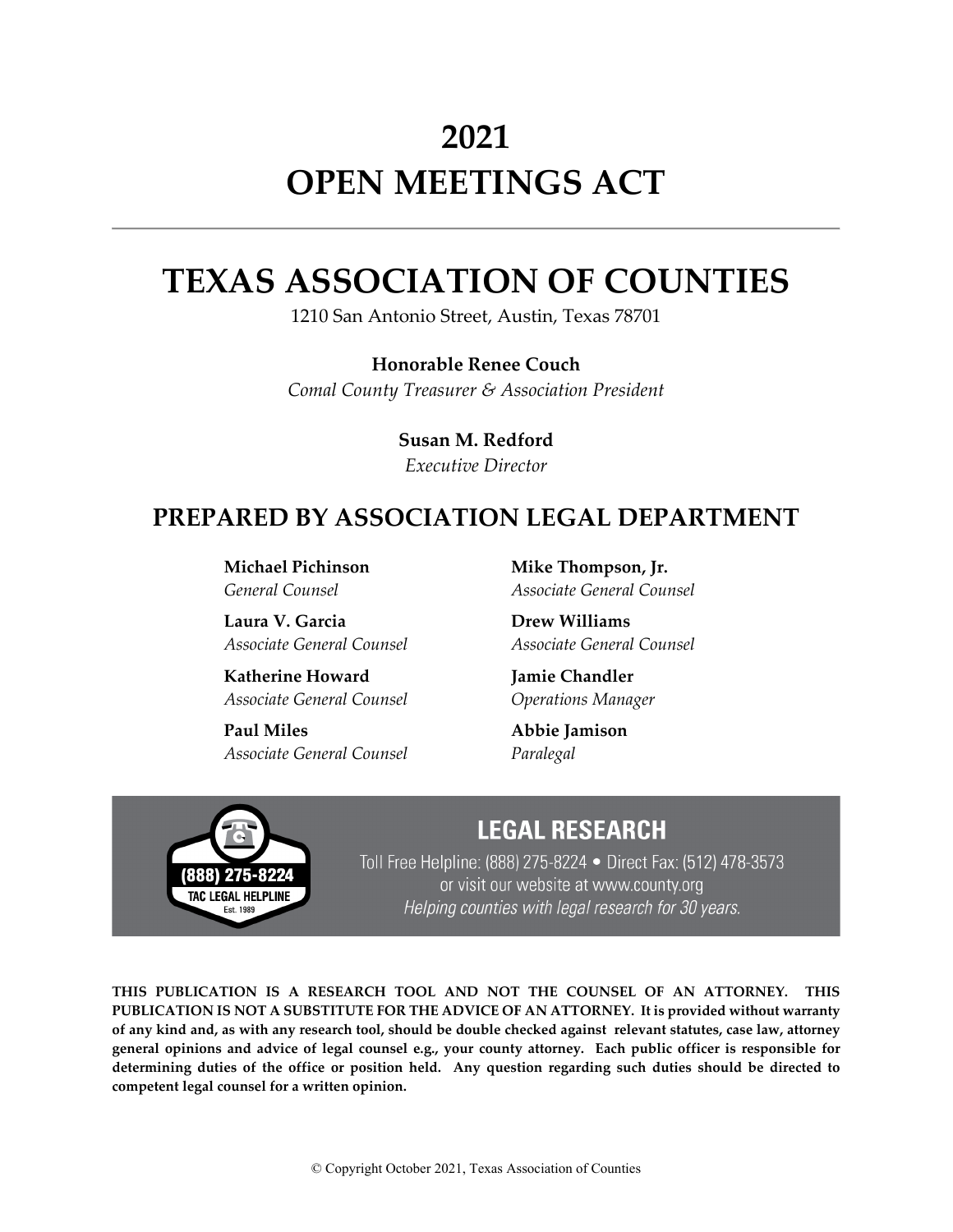# **Table of Contents**

| Avoid Accidental Communication with a Quorum About Public Business3 |  |
|---------------------------------------------------------------------|--|
|                                                                     |  |
|                                                                     |  |
|                                                                     |  |
|                                                                     |  |
|                                                                     |  |
|                                                                     |  |
|                                                                     |  |
|                                                                     |  |
|                                                                     |  |
|                                                                     |  |
|                                                                     |  |
|                                                                     |  |
|                                                                     |  |
|                                                                     |  |
|                                                                     |  |
|                                                                     |  |
|                                                                     |  |
|                                                                     |  |
|                                                                     |  |
|                                                                     |  |
|                                                                     |  |
|                                                                     |  |
|                                                                     |  |
|                                                                     |  |
|                                                                     |  |
|                                                                     |  |
|                                                                     |  |
|                                                                     |  |
|                                                                     |  |
|                                                                     |  |
|                                                                     |  |
|                                                                     |  |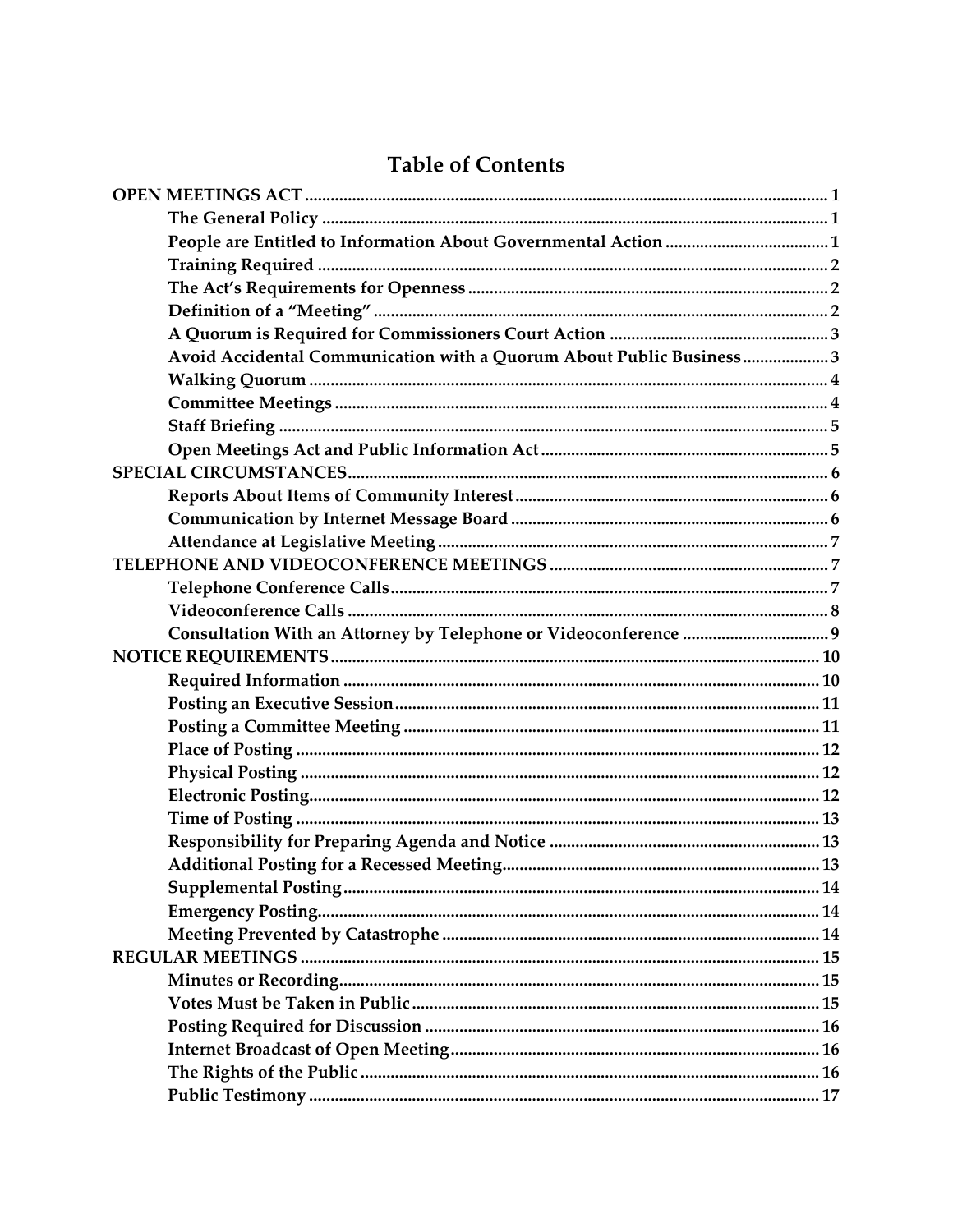| Prosecution and Defense of a Criminal Offense Under the Open Meetings Act 24   |  |
|--------------------------------------------------------------------------------|--|
|                                                                                |  |
|                                                                                |  |
|                                                                                |  |
| Retroactive Ratification of Action Taken in Violation of the Open Meetings Act |  |
|                                                                                |  |
|                                                                                |  |
|                                                                                |  |
|                                                                                |  |
|                                                                                |  |
|                                                                                |  |



The  $\bigodot$  symbol indicates sections that have been updated since the previous publication.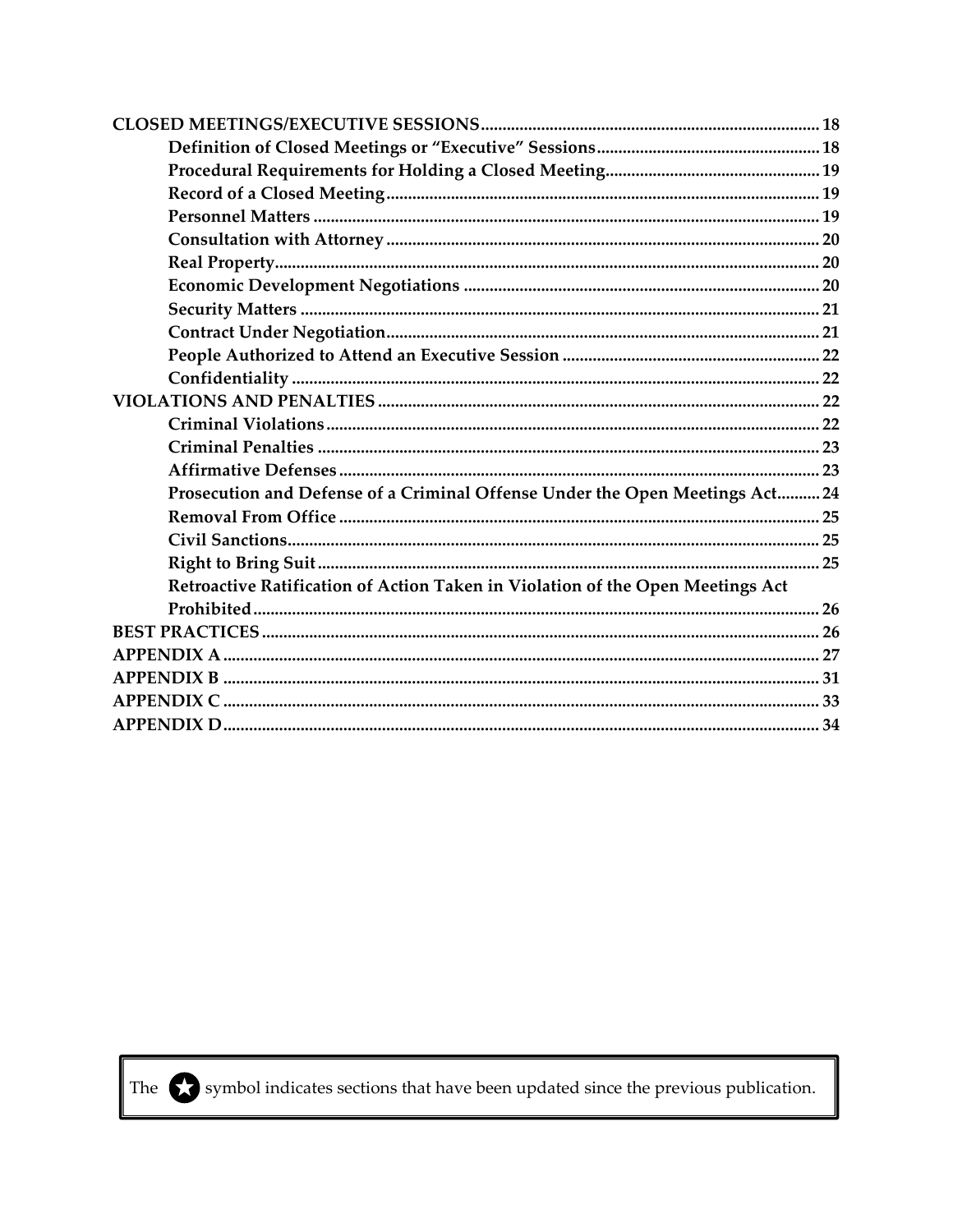# **OPEN MEETINGS ACT[1](#page-3-3)**

#### **THE GENERAL POLICY**

#### <span id="page-3-2"></span><span id="page-3-1"></span><span id="page-3-0"></span>**People are Entitled to Information About Governmental Action**

The Open Meetings Act is a Texas statute codified as Chapter 551 of the Government Code.[2](#page-3-4) The Act provides for public access to meetings of governmental bodies.**[3](#page-3-5)** A federal court has held that "Transparency is furthered by allowing the public to have access to governmental decision making."**[4](#page-3-6)**

When a group of people takes action or makes a decision, some meeting of the minds has occurred to make that action possible. With respect to actions taken by governmental bodies, it is the process by which this meeting of the minds occurs that the Open Meetings Act intends to be open to public scrutiny.<sup>[5](#page-3-7)</sup> To accomplish its end, the Open Meetings Act requires that every meeting of a governmental body, with certain narrowly drawn exceptions, be open to the public and that the public be given notice of the time and place of meetings and the subject matter to be discussed or acted on.[6](#page-3-8) The Open Meetings Act explicitly lists a commissioners court as a governmental body.<sup>7</sup>

The Open Meetings Act does not set out all procedures applicable to meetings of governmental bodies.[8](#page-3-10) However, any additional procedure that a governmental body adopts for the conduct of its meetings must be consistent with the Open Meetings Act.

<span id="page-3-3"></span><sup>1</sup> This publication includes changes adopted by the 87th Legislature through the Third Special Session (2021).

<span id="page-3-4"></span><sup>&</sup>lt;sup>2</sup> The office of the Texas Attorney General publishes a comprehensive Open Meetings Handbook. You may obtain a copy from that office or access it through the Attorney General's website [\(https://www.texasattorneygeneral.gov/open-government/governmental-bodies\)](https://www.texasattorneygeneral.gov/open-government/governmental-bodies). Attorney General opinions are also available on that site.

<span id="page-3-5"></span><sup>3</sup> *Acker v. Texas Water Comm'n*, 790 S.W.2d 299, at 300 (Tex. 1990)

<span id="page-3-6"></span><sup>4</sup> *Asgeirsson v. Abbott*, 696 F.3d 454 (5th Cir. 2012)

<span id="page-3-7"></span><sup>5</sup> Tex. Att'y Gen. Op. No. DM-0095 (1992); citing *Cox Enterprises Inc. v. Board of Trustees of Austin Indep. School Dist*., 706 S.W.2d 956, 960 (Tex. 1986) (the act is intended to safeguard the public's interest in knowing the workings of its governmental bodies)

<span id="page-3-8"></span><sup>6</sup> Tex. Gov't Code §§551.002, 551.041

<span id="page-3-9"></span><sup>7</sup> Tex. Gov't Code §551.001(3)(B)

<span id="page-3-10"></span><sup>8</sup> Appendix A is a sample of procedural rules for commissioners court meetings. The sample, as well as the sample notice of open meeting, public participation form, and certified agenda, was provided by the County Judges and Commissioners Association of Texas through its General Counsel, Jim Allison.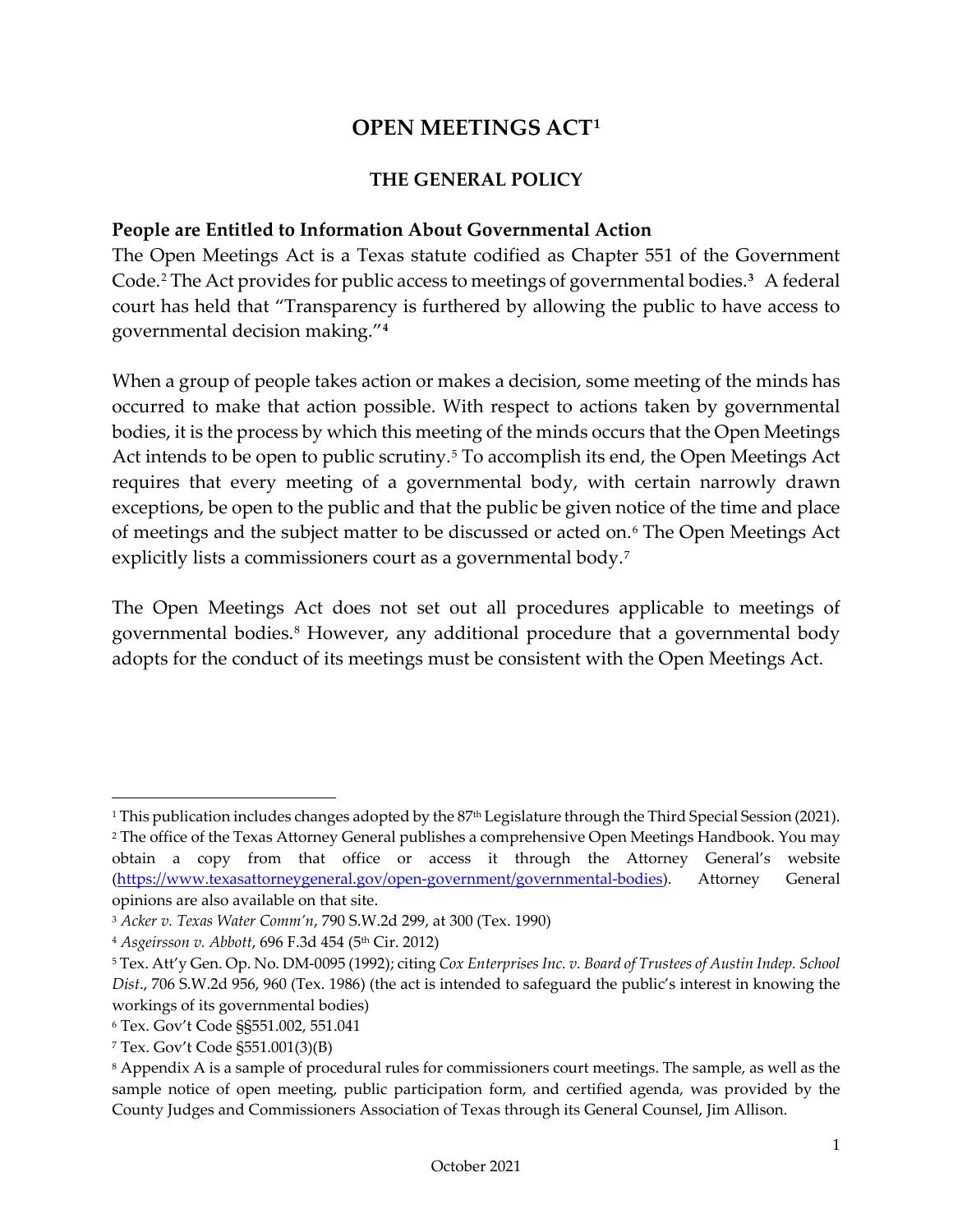#### <span id="page-4-0"></span>**Training Required**

The Open Meetings Act requires elected and appointed officers of governmental bodies to complete training on the Act.**[9](#page-4-3)** The attorney general has developed a course and has made it available on the Internet free of charge to members of governmental bodies. An official must complete the training not later than 90 days after taking office. An official's failure to satisfy the training requirement does not affect the validity of an action taken by the governmental body.**[10](#page-4-4)**

#### <span id="page-4-1"></span>**The Act's Requirements for Openness**

The three central requirements of the Open Meetings Act are that: (1) the public be permitted to attend meetings;**[11](#page-4-5)** (2) the subject matter of meetings be posted prior to the meetings to give the public notice of the meeting;**[12](#page-4-6)** and (3) minutes or recordings of meetings be kept.**[13](#page-4-7)** Everything else is built around these main ideas.

The Open Meetings Act requires that a meeting must be "physically accessible to the public."[14](#page-4-8) However, a governmental body may be able to hold a meeting at a location that requires the presentation of photo identification for admittance.[15](#page-4-9)

#### <span id="page-4-2"></span>**Definition of a "Meeting"**

A meeting is a **"deliberation"** among a quorum of the commissioners court, or between a quorum of the commissioners court and another person, concerning an issue within the court's jurisdiction.**[16](#page-4-10)** Deliberation is defined as a verbal or written exchange between a quorum of the commissioners court or between a quorum of the court and another person concerning an issue within the jurisdiction of the court.<sup>[17](#page-4-11)</sup> Depending on the facts of a particular case, electronic communications constitute a deliberation and meeting for the purposes of the Open Meetings Act.**[18](#page-4-12)**

Except as discussed below, a "meeting" is also a gathering called and conducted by a commissioners court, or for which it is responsible, at which a quorum of the court is present and receives information from, gives information to, asks questions of, or receives

<span id="page-4-3"></span><sup>9</sup> Tex. Gov't Code §551.005

<span id="page-4-4"></span><sup>10</sup> Tex. Gov't Code §551.005(f)

<span id="page-4-5"></span><sup>11</sup> Tex. Gov't Code §551.002

<span id="page-4-6"></span><sup>12</sup> Tex. Gov't Code §551.041

<span id="page-4-7"></span><sup>13</sup> Tex. Gov't Code §551.021

<span id="page-4-8"></span><sup>14</sup> Tex. Att'y Gen. Op. Nos. GA-1079 (2014), JC-0487 (2002), and JC-0053 (1999)

<span id="page-4-9"></span><sup>15</sup> Tex. Att'y Gen. Op. No. KP-0020 (2015)

<span id="page-4-10"></span><sup>16</sup> Tex. Gov't Code §551.001(4)(A)

<span id="page-4-11"></span><sup>17</sup> Tex. Gov't Code §551.001(2)

<span id="page-4-12"></span><sup>18</sup> Tex. Att'y Gen. Op. No. GA-0896 (2011)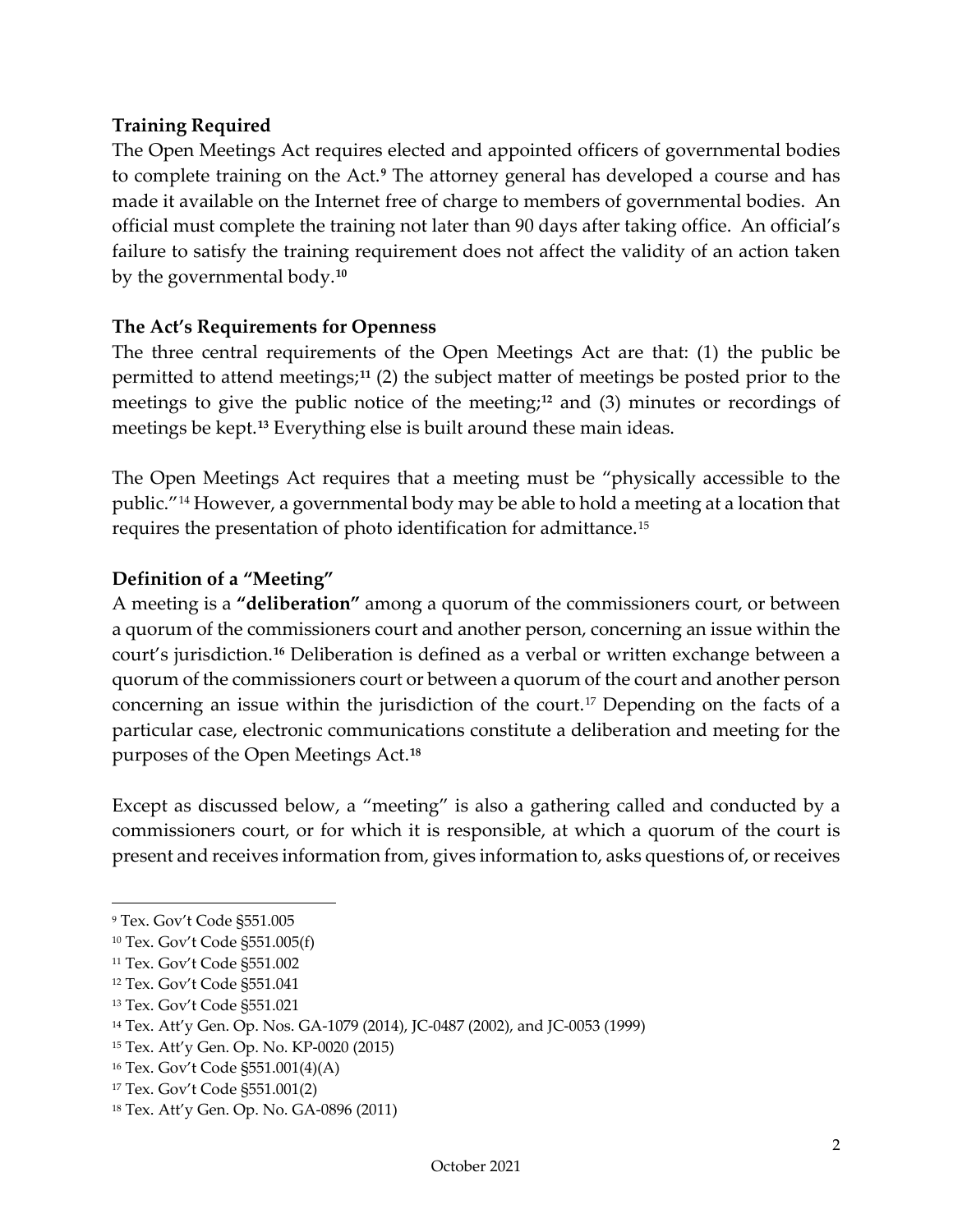questions from any third person, including a county employee, about the public business or policy over which the court has supervision or control.<sup>[19](#page-5-2)</sup>

The term "meeting" does not include the gathering of a quorum of the commissioners court at a social function unrelated to county business or the attendance of a quorum at a convention, workshop, ceremonial event, press conference, candidate forum, appearance or debate if no formal action is taken by the court and any discussion about county business is incidental to the event.[20](#page-5-3) See also, *Special Circumstances: Reports About Items of Community Interest, Communication by Internet Message Board, and Attendance at Legislative Meetings* below.

#### <span id="page-5-0"></span>**A Quorum is Required for Commissioners Court Action**

A quorum of a commissioners court is three members.<sup>[21](#page-5-4)</sup> Note that a special quorum of four is required when the court is levying a tax.[22](#page-5-5)

#### <span id="page-5-1"></span>**Avoid Accidental Communication with a Quorum About Public Business**

It is possible for members of a governmental body to violate the Open Meetings Act even though they are not physically present in one place, for example, by discussing public business of the governmental body over the telephone.<sup>[23](#page-5-6)</sup> By the same logic, exchanges among members of the court by such methods as e-mail and even memoranda may violate the Act.[24](#page-5-7) Whether members of a governmental body have engaged in deliberations that violate the Act has been characterized as a fact question.<sup>[25](#page-5-8)</sup>

The attorney general has considered a hypothetical situation in which a county commissioner made successive telephone calls to other members of the court to discuss public matters and to urge the other members to vote on those matters in a certain way. At no time was a quorum on the phone simultaneously. The attorney general reasoned that these successive discussions between two members at a time would nonetheless result in a quorum taken as a whole. These secret discussions on a public matter by officers who conspire together in numbers less than a quorum violate the Act.[26](#page-5-9)

<span id="page-5-2"></span><sup>19</sup> Tex. Gov't Code §551.001(4)(B)

<span id="page-5-3"></span><sup>20</sup> Tex. Gov't Code §551.001(4)

<span id="page-5-4"></span><sup>21</sup> Tex. Local Gov't Code §81.006(a)

<span id="page-5-5"></span><sup>22</sup> Tex. Local Gov't Code §81.006(b)

<span id="page-5-6"></span><sup>23</sup> Tex. Att'y Gen. Op. Nos. GA-0896 (2011), GA-0326 (2005), JC-0307 (2000), LO-95-055 (1995), DM-0095 (1992); *Hitt v. Mabry*, 687 S.W. 2d 791 (Tex. App. - San Antonio 1985, no writ)

<span id="page-5-7"></span><sup>24</sup> A "verbal exchange" may occur through written words. See footnote 16, *supra. Esperanto Peace & Justice Ctr. v. City of San Antonio*, 316 F.Supp.2d 433 (W.D.Tex. 2001); *Willmann v. City of San Antonio*, 123 S.W.3d 469 (Tex. App. – San Antonio 2003, pet. denied)

<span id="page-5-8"></span><sup>25</sup> Tex. Att'y Gen. Op. Nos. JC-0053 (1999) at fn.3; LO-95-055 (1995)

<span id="page-5-9"></span><sup>26</sup> Tex. Att'y Gen. Op. No. GA-0326 (2005)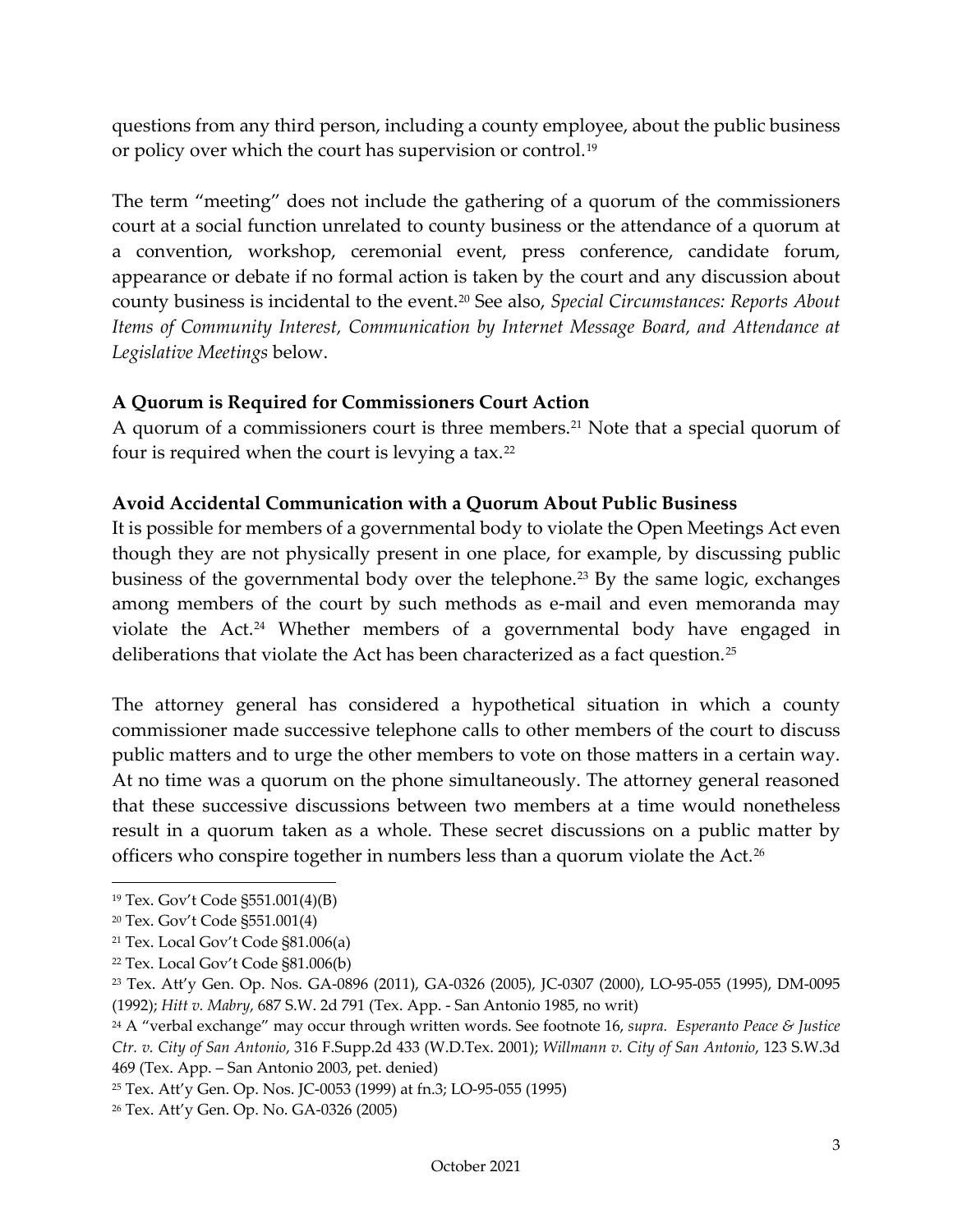#### <span id="page-6-0"></span>**Walking Quorum**

In February 2019, in *State v.* Doyal, the Texas Criminal Court of Appeals found the walking quorum provision in the Open Meetings Act to be unconstitutionally vague.<sup>[27](#page-6-2)</sup> In an opinion following the ruling, the attorney general noted that although the court had struck down the criminal penalties for a walking quorum, civil penalties remained in that actions taken by a governmental body in violation of the Act are voidable.<sup>[28](#page-6-3)</sup>

The *Doyal* decision was rendered while a legislative session was in progress. The Legislature amended the Act to preserve the concept of prohibiting deliberations of subsets of a governing body in a manner intended to avoid the meeting requirements of the Act. As amended, the Act provides that it is an offense if a member: (1) knowingly engages in at least one communication among a series of communications that (2) each occur outside of an meeting authorized under the Act (3) concerning a matter under the Commissioners Court's jurisdiction in which the members engaging in the individual communications constitute fewer than a quorum of the court and (4) the member knew at the time he or she engaged in the communications that the series of communications involved or would involve a quorum and would constitute a deliberation once a quorum of members engaged in the series of communications.[29](#page-6-4)

#### <span id="page-6-1"></span>**Committee Meetings**

Unless its role is purely advisory, a committee chosen by a governmental body from its membership may be subject to the Open Meetings Act, even though it consists of less than a quorum of the parent body.[30](#page-6-5) If a committee has the power to make final decisions or if its decisions are likely to be routinely adopted by the commissioners court, it must comply with the Open Meetings Act.<sup>[31](#page-6-6)</sup> For example, the attorney general determined that a nine-member "evaluation committee" appointed by a commissioners court to recommend the selection of an architect, and including the county judge and one county commissioner, was subject to the Open Meetings Act because it was authorized to negotiate contract terms on behalf of the county, requiring only one additional vote to adopt the committee's recommendation.<sup>32</sup> The circumstances led the attorney general to conclude that the committee was more than advisory and that the commissioners court was more likely to act as a rubber-stamp.

<span id="page-6-2"></span><sup>27</sup> *State v. Doyal*, 589 S.W.3d 136 (Tex. Crim. App. 2019)

<span id="page-6-3"></span><sup>28</sup> Tex. Att'y Gen. Op. No. KP-0254 (2019)

<span id="page-6-4"></span><sup>29</sup> Tex. Gov't Code §551.143(a)

<span id="page-6-5"></span><sup>30</sup> Tex. Att'y Gen. Op. Nos. JC-0060 (1999), JH-0003 (1973), JH-0238 (1974)

<span id="page-6-6"></span><sup>31</sup> Tex. Att'y Gen. Op. Nos. GA-0999 (2013), JC-0060, (1999), JH-0994 (1977); *Willmann, supra,* at 474

<span id="page-6-7"></span><sup>32</sup> Tex. Att'y Gen. Op. No. JC-0060 (1999)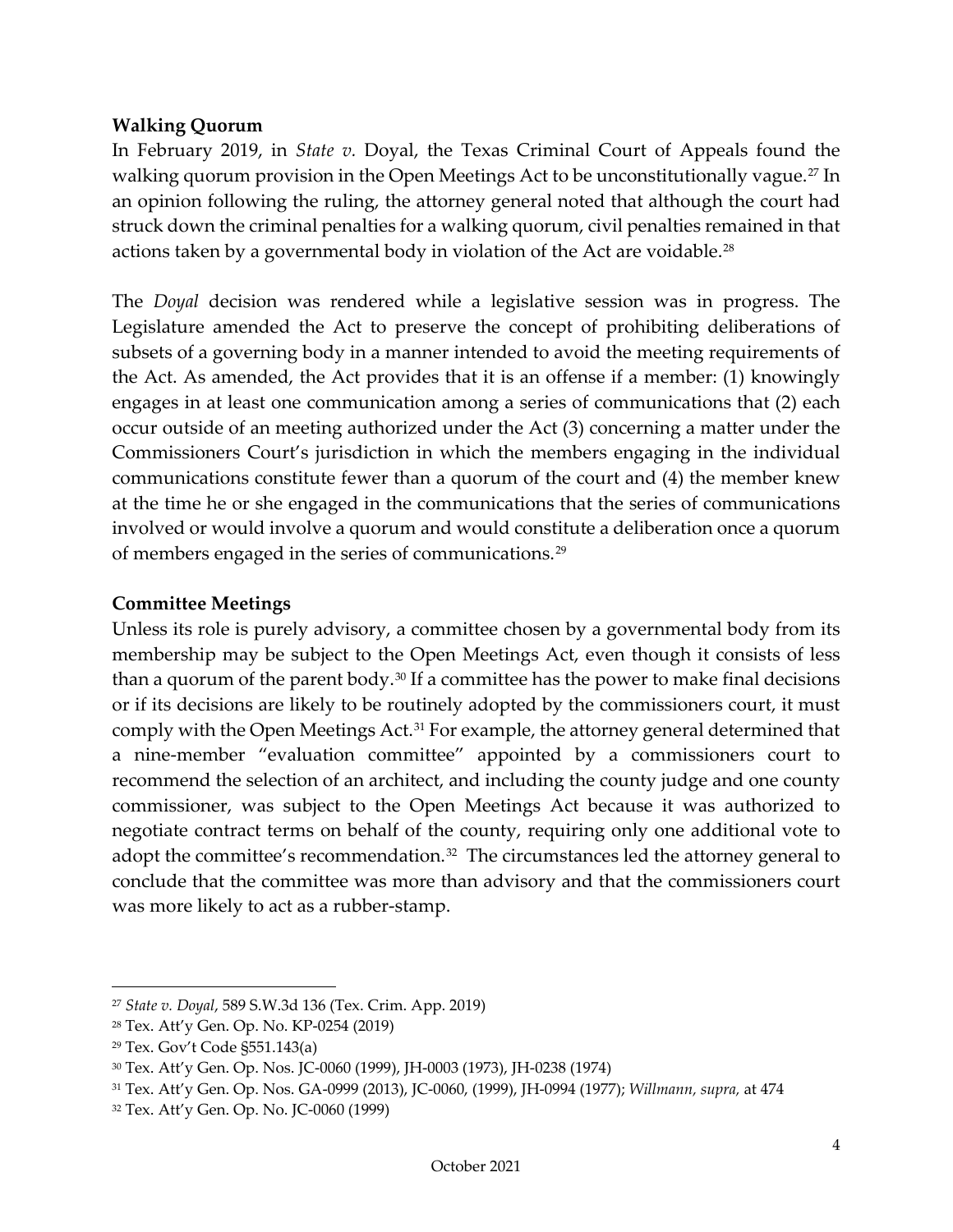Additionally, even if a committee is purely advisory, attendance of a quorum of the commissioners court at a committee meeting triggers the requirements of the Open Meetings Act.[33](#page-7-2) The visiting members of the court do not have to participate in the deliberation for the statute to apply, so long as any voting member of the committee participates in a verbal exchange about public business or policy.<sup>[34](#page-7-3)</sup>

However, a group of district judges meeting to appoint the county auditor is not a governmental body under the Open Meetings Act and is not required to post notice of the group's meetings.[35](#page-7-4) Similarly, a group of district and county judges meeting to appoint a community supervision and corrections department director is not a governmental body because of the statutory curtailment of the group's managerial role with respect to the department.<sup>[36](#page-7-5)</sup>

#### <span id="page-7-0"></span>**Staff Briefing**

The commissioners court may not confer with one or more of its employees outside of an open meeting to receive information from the employees or to question the employees.<sup>[37](#page-7-6)</sup> This is because the Act specifically includes in the definition of a "meeting" a gathering of a quorum of the court at which a county employee is present to give or receive information or to ask or answer questions about county business. However, a member of the commissioners court may leave an open meeting to confer privately with a county employee.[38](#page-7-7) If a quorum attends department meetings at which the county budget and other county business is discussed, it would be a meeting subject to the Act.[39](#page-7-8)

#### <span id="page-7-1"></span>**Open Meetings Act and Public Information Act**

Both the Open Meetings Act and the Public Information  $Act^{40}$  $Act^{40}$  $Act^{40}$  are intended to make government more accessible. However, the requirements of the two laws do not overlap. The Public Information Act does not authorize a governmental body to hold an executive session to discuss particular information merely because the information falls within the exceptions to the Public Information Act.<sup>[41](#page-7-10)</sup> The converse is also true  $-$  documents reviewed in an executive session may be subject to disclosure under the Public Information Act.

<span id="page-7-2"></span><sup>33</sup> Tex Att'y Gen. Op. Nos. GA-0957 (2012), JC-0313 (2000)

<span id="page-7-3"></span><sup>34</sup> See also Tex. Att'y Gen. Op. No. JC-0203 (2000)

<span id="page-7-4"></span><sup>35</sup> Tex. Att'y Gen. Op No. KP-0038 (2015)

<span id="page-7-5"></span><sup>36</sup> Id.

<span id="page-7-6"></span><sup>37</sup> Tex. Gov't Code §551.001(4)(B)(iv)

<span id="page-7-7"></span><sup>38</sup> Tex. Att'y Gen. Op. No. GA-0989 (2013)

<span id="page-7-8"></span><sup>39</sup> Tex. Att'y Gen. Op. No. KP-0172 (2017)

<span id="page-7-9"></span><sup>40</sup> Tex. Gov't Code Ch. 552

<span id="page-7-10"></span><sup>41</sup> Tex. Att'y Gen. Op. No. GA-0019 (2003)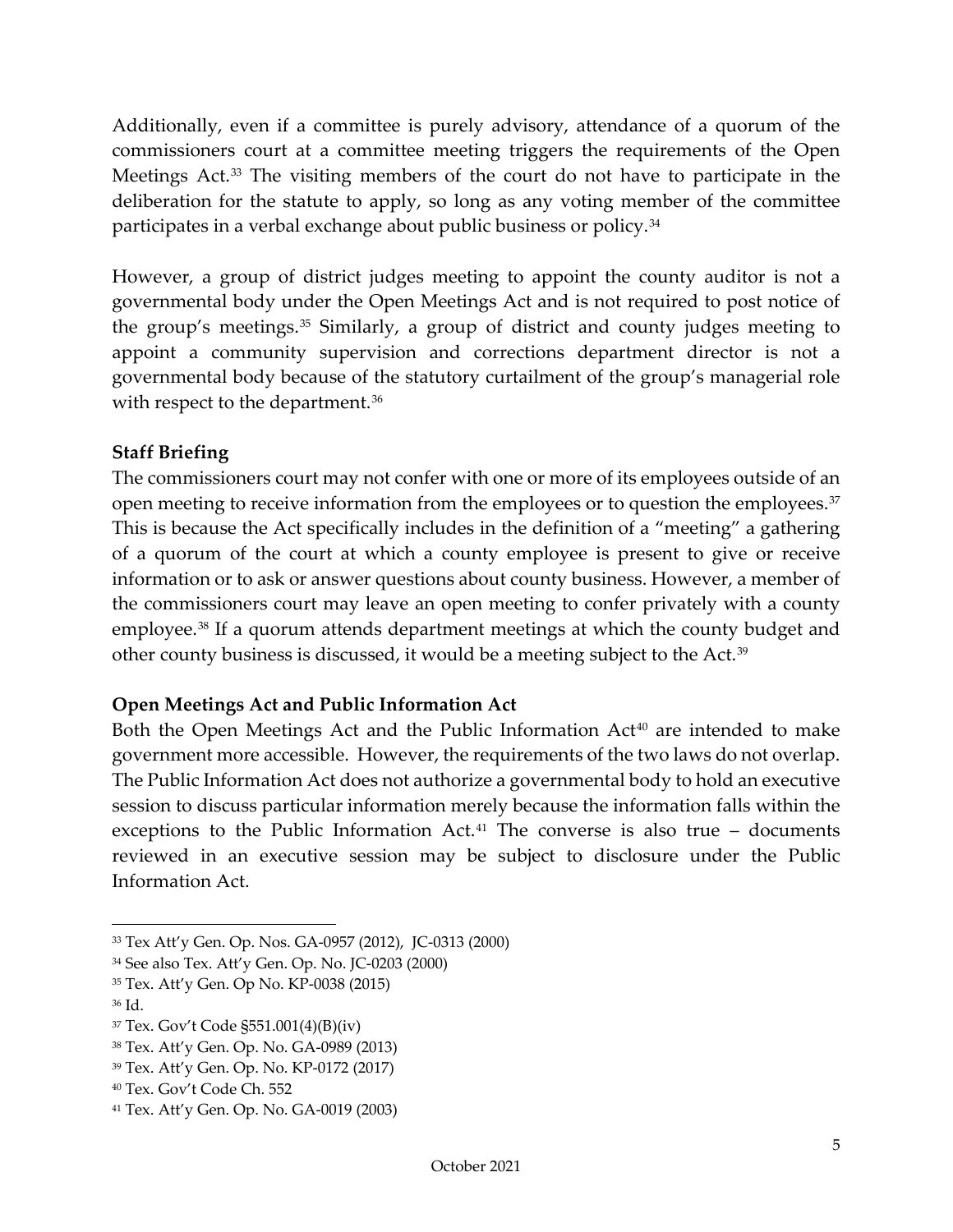#### **SPECIAL CIRCUMSTANCES**

#### <span id="page-8-1"></span><span id="page-8-0"></span>**Reports About Items of Community Interest**

At a regular meeting, the commissioners court may receive a report from staff or a member of the court concerning an item of community interest, such as expressions of thanks, congratulations or condolence, information on holiday schedules, recognition of an official, employee or citizen, a reminder of an upcoming county event, or an announcement involving an imminent threat to the public that arose after the posting of the agenda, without notice of the report being on the agenda.<sup>[42](#page-8-3)</sup> However, no action or deliberation on the item may occur. In the case of an emergency requiring action by the commissioners court, the court would need to follow the posting requirements discussed below.[43](#page-8-4)

#### <span id="page-8-2"></span>**Communication by Internet Message Board**

The commissioners court may communicate via an Internet message board under limited circumstances.[44](#page-8-5) No vote or other action can be taken on the Internet site.

A county that maintains a website may operate a single message board or similar Internet application that allows members of the commissioners court and specifically authorized staff members to communicate in writing with one another. A staff member's posted communication must indicate the name and title of the staff member. The message board must also be prominently displayed on the county's Internet home page and be no more than 'one click away' from the home page. The site must be viewable and searchable by the public. All communication must be displayed in real time and retained on the Internet for no less than 30 days after it is first posted. The county must maintain any communication removed from the message board for six years. All posted communication is subject to the Public Information Act. No communication or posting permitted under Government Code §551.006 is to be construed to be an action of the commissioners court.

<span id="page-8-3"></span><sup>42</sup> Tex. Gov't Code §551.0415

<span id="page-8-4"></span><sup>43</sup> Tex. Gov't Code §551.045

<span id="page-8-5"></span><sup>44</sup> Tex. Gov't Code §551.006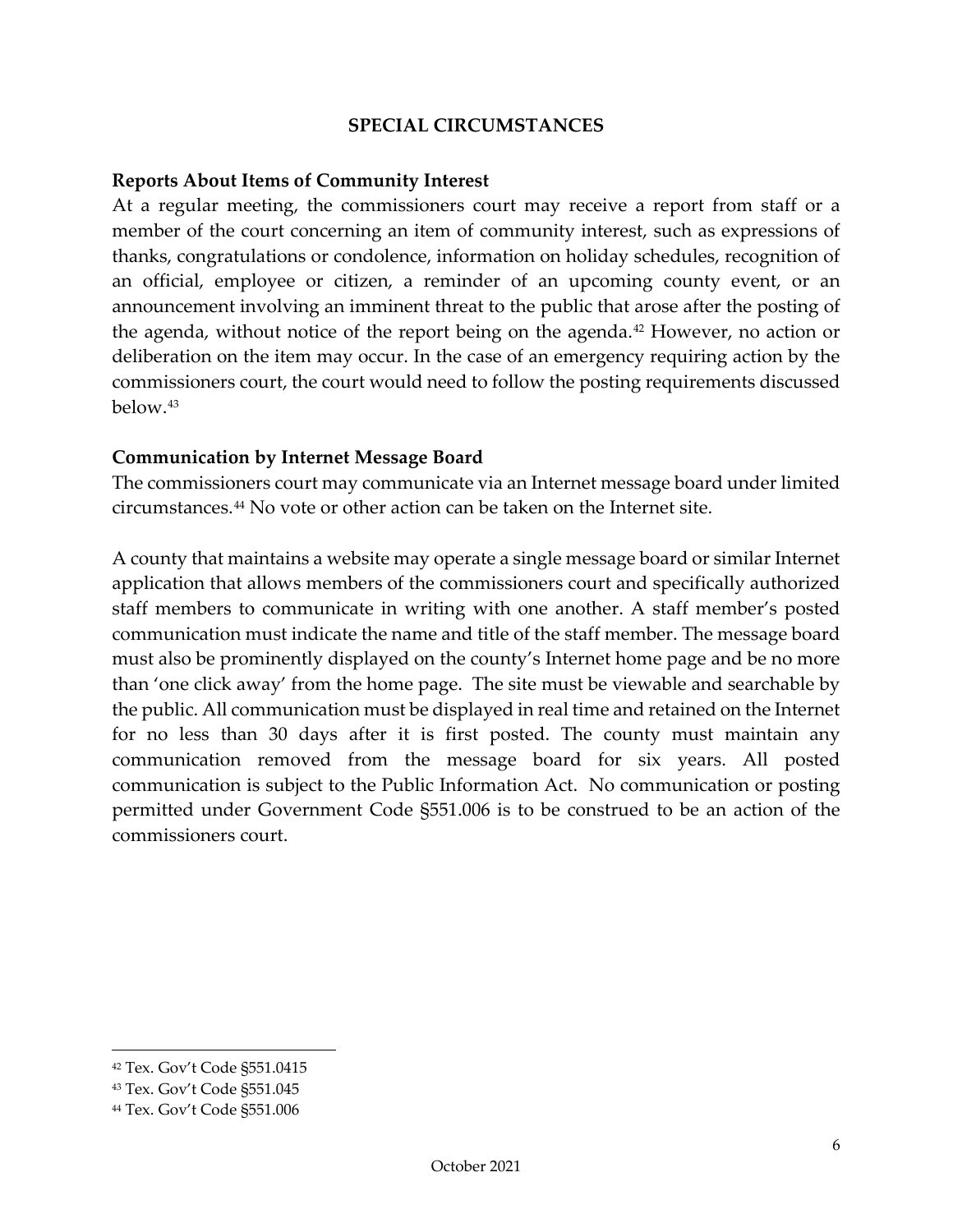#### <span id="page-9-0"></span>**Attendance at Legislative Meeting**

Attendance of a quorum of the commissioners court at a legislative meeting to offer public testimony and comment and to publicly respond to questions asked by a member of a legislative committee or agency is not considered a meeting of the court. [45](#page-9-3) Under these circumstances, the commissioners court is not required to post a notice of the meeting.

#### **Deliberation Regarding Disaster or Emergency**

If the governor has issued an executive order or proclamation declaring a state of disaster or emergency for a county and transportation to the meeting location is dangerous or difficult as a result of the disaster or emergency, a commissioners court may hold an open or closed meeting, including a telephone conference call, solely to deliberate about disaster or emergency conditions and related public safety matters that require an immediate response; the meeting can be held without complying with provisions of the Open Meetings Act, including the requirement to provide notice before the meeting or to first convene in an open meeting.[46](#page-9-4)

However, the commissioners court shall, to the extent practicable, provide reasonable public notice of the meeting; and, if the meeting is an open meeting, allow members of the public and press to observe the meeting.

Additionally, the commissioners court may not vote or take final action on a matter during the meeting; and shall prepare and keep minutes or a recording of the meeting, which should be made available to the public as soon as practicable.

#### **TELEPHONE AND VIDEOCONFERENCE MEETINGS**

<span id="page-9-1"></span>The Open Meetings Act permits a governmental body to conduct a meeting even though one or more members of the body are not physically present at the usual meeting location under certain limited circumstances.<sup>[47](#page-9-5)</sup> However, all the general rules governing open and closed meetings apply. In addition, there are other procedural requirements that must be met.

#### <span id="page-9-2"></span>**Telephone Conference Calls[48](#page-9-6)**

A commissioners court may conduct a meeting in which one or more members of the

<span id="page-9-3"></span><sup>45</sup> Tex. Gov't Code §551.0035

<span id="page-9-4"></span><sup>46</sup> Tex. Gov't Code §551.091, added by SB 1343, 87th (R) Leg., effective Sept. 1, 2021. Note that this section expires Sept. 1, 2027.

<span id="page-9-5"></span><sup>47</sup> Tex. Gov't Code §§551.125, 551.127

<span id="page-9-6"></span><sup>48</sup> See also, *Special Circumstances: Deliberation Regarding Disaster or Emergency* above.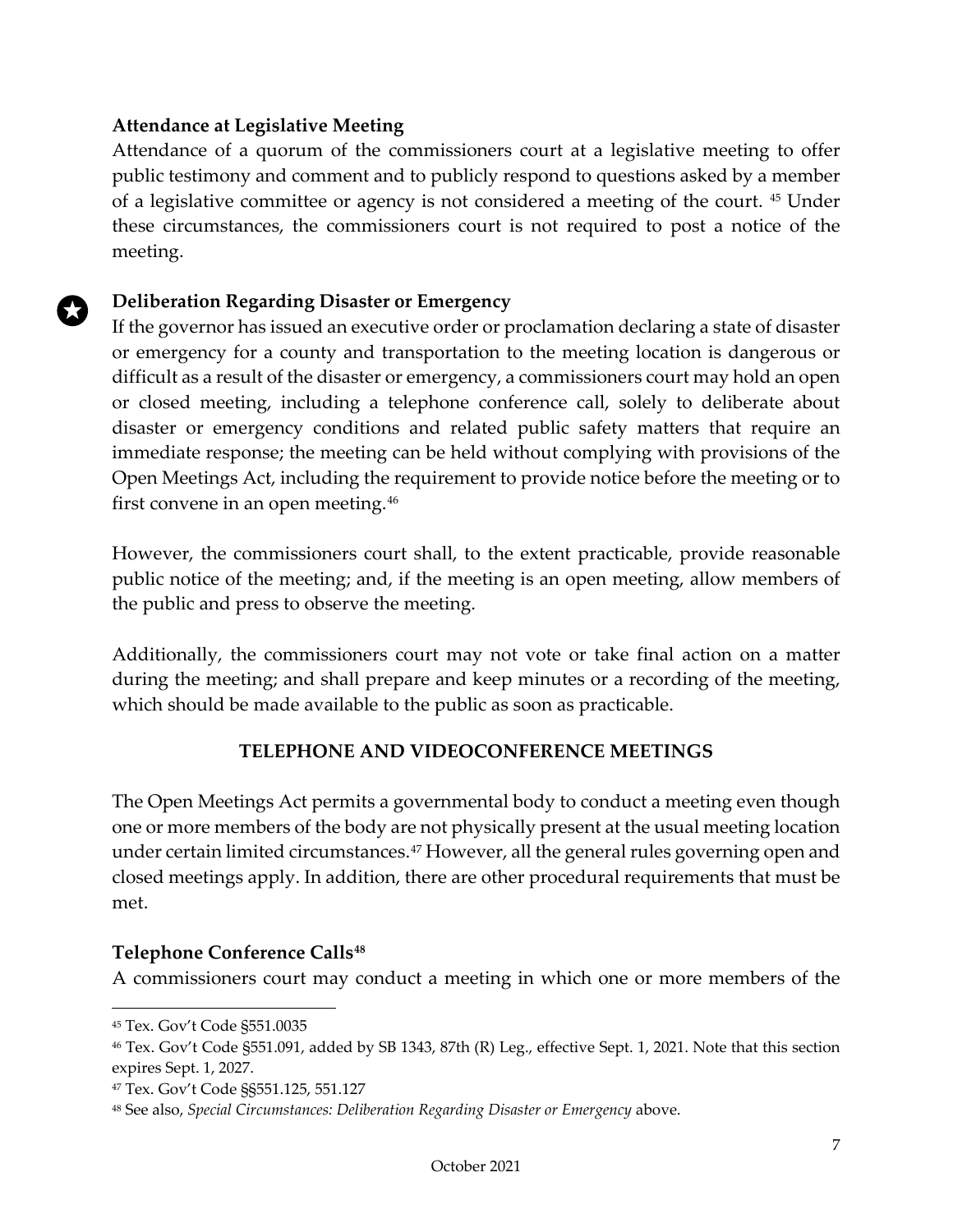court participate by telephone only if an emergency or public necessity exists and it is difficult or impossible for a quorum of the court to convene at one location.<sup>49</sup> Under the Open Meetings Act, an emergency or urgent public necessity exists only if immediate action is required by the court because of an imminent threat to public health and safety or because of a reasonably unforeseeable situation.<sup>[50](#page-10-2)</sup> If a quorum of the commissioners court is able to meet at one location, the other members or the court are not authorized to participate from other locations by telephone conference call.<sup>[51](#page-10-3)</sup>

The notice posted for a meeting including participation by telephone conference must specify the location that the court usually convenes as the meeting location. The notice does not need to state that the meeting will be held by telephone conference call. The portion of a telephone conference meeting that is open to the public must be audible to the public and must be recorded and made available to the public. Two-way communication during the telephone conference must be provided and the identity of each party to the call must be clearly stated before each person speaks.

#### <span id="page-10-0"></span>**Videoconference Calls**

A "videoconference call" is defined by the Open Meetings Act and may be conducted over a telephone network, a data network, or the Internet.<sup>[52](#page-10-4)</sup> A videoconference meeting may be conducted by a commissioners court only if a quorum of the court is physically present at one location or if the requirements of Government Code §551.127(c) are complied with.[53](#page-10-5) Videoconferencing is permitted as a substitute for in-person meetings only under very limited circumstances. $54$  Section  $551.127(c)$  requires that a governmental body make publicly available at least one suitable physical space located in or within a reasonable distance of the geographic jurisdiction of the governmental body that is equipped with videoconference equipment that provides an audio and video display, as well as a camera and microphone by which a member of the public can provide testimony or otherwise actively participate in the meeting. The county judge or other presiding officer must be present at the designated physical location.[55](#page-10-7) A member of the governmental body is considered absent, and may not be counted toward a quorum, if

<span id="page-10-1"></span><sup>49</sup> Tex. Gov't Code §551.125. Note, an advisory board may hold a meeting by telephone conference call; but see Tex. Att'y Gen. Op. No. GA-0908 (2012)(telephone conference meeting may only be held under limited circumstances described in statute).

<span id="page-10-2"></span><sup>50</sup> Tex. Gov't Code §551.045

<span id="page-10-3"></span><sup>51</sup> Tex. Att'y Gen. Op. No. JC-0352 (2001)

<span id="page-10-4"></span><sup>52</sup> Tex. Gov't Code §551.001(8)

<span id="page-10-5"></span><sup>53</sup> Tex. Gov't Code §551.127(b)

<span id="page-10-6"></span><sup>54</sup> Tex. Att'y Gen. Op. No. JC-0487 (2002). See also, Tex. Att'y Gen. Op. No. GA-1079 (2014)

<span id="page-10-7"></span><sup>55</sup> Tex. Local Gov't Code §81.001(b)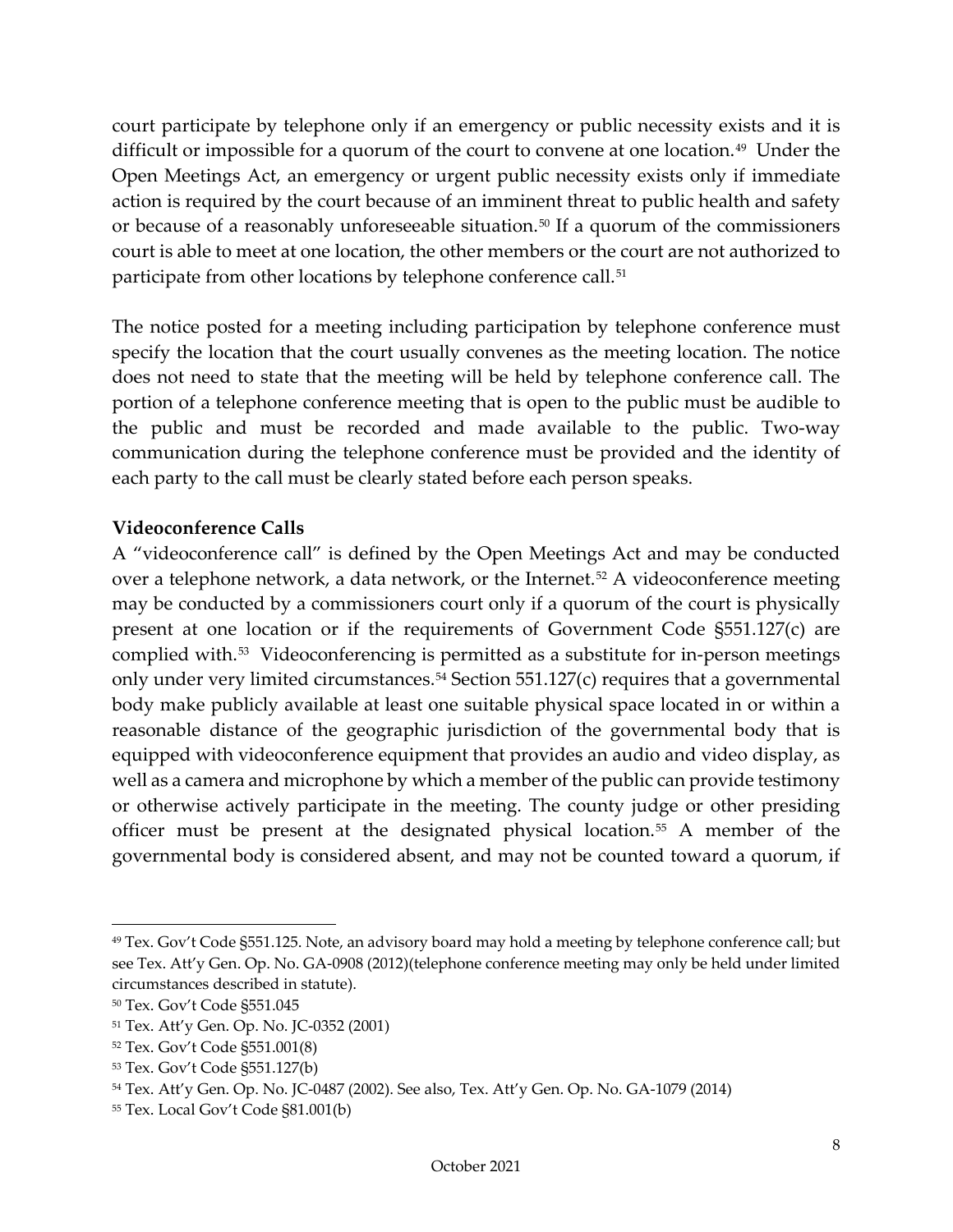audio or video communication is lost or disconnected.<sup>[56](#page-11-2)</sup> Participation by a member of the public must be allowed as if the person were physically present at a meeting not conducted by videoconference call.

The notice of the meeting must specify as a location of the meeting the location where a quorum will be present. The notice must also specify each remote location at which a member of the commissioners court who will be participating in the meeting is physically present. The location where a quorum is present must be open to the public during the open parts of the meeting.

The Open Meeting Act sets additional technical requirements for a videoconference meeting.[57](#page-11-3) Each part of the meeting that is required to be open to the public must be visible and audible to the public at each location. A recording of the meeting must be made. There must be two-way communication between and at the locations. While speaking, the face of each participant to the call must be visible and his or her voice audible to each other participant. During the open parts of the meeting, each speaker must also be visible, and the speaker's comments must be audible to the public at each location.<sup>[58](#page-11-4)</sup> If a problem occurs in the public audio or video signal, the meeting must be recessed until the problem is resolved or, if the problem persists for six hours or more, adjourned.[59](#page-11-5)

## <span id="page-11-0"></span>**Consultation With an Attorney by Telephone or Videoconference**

<span id="page-11-1"></span>A commissioners court may use a telephone or video conference or an internet communication to consult with its attorney in an open or closed meeting, unless the attorney is a regular employee of the county (a person from whose salary the government body deducts employment taxes).<sup>[60](#page-11-6)</sup> If the consultation occurs during an open meeting of the court, the communications with the attorney must be audible to the public at the location specified in the notice of the meeting as the physical location of the meeting.

<span id="page-11-2"></span><sup>56</sup> Tex. Gov't Code §551.127(a-3)

<span id="page-11-3"></span><sup>57</sup> Tex. Gov't Code §551.127(f)-(h)

<span id="page-11-4"></span><sup>58</sup> The Texas Department of Information Resources has set minimum standards for audio and video signals for a videoconference call meeting and the quality of the signals at each location must meet these standards. <sup>59</sup> Tex. Gov't Code §551.127(f); Tex. Att'y Gen. Op. No. DM-0480 (1998)

<span id="page-11-6"></span><span id="page-11-5"></span><sup>60</sup> Tex. Gov't Code §551.129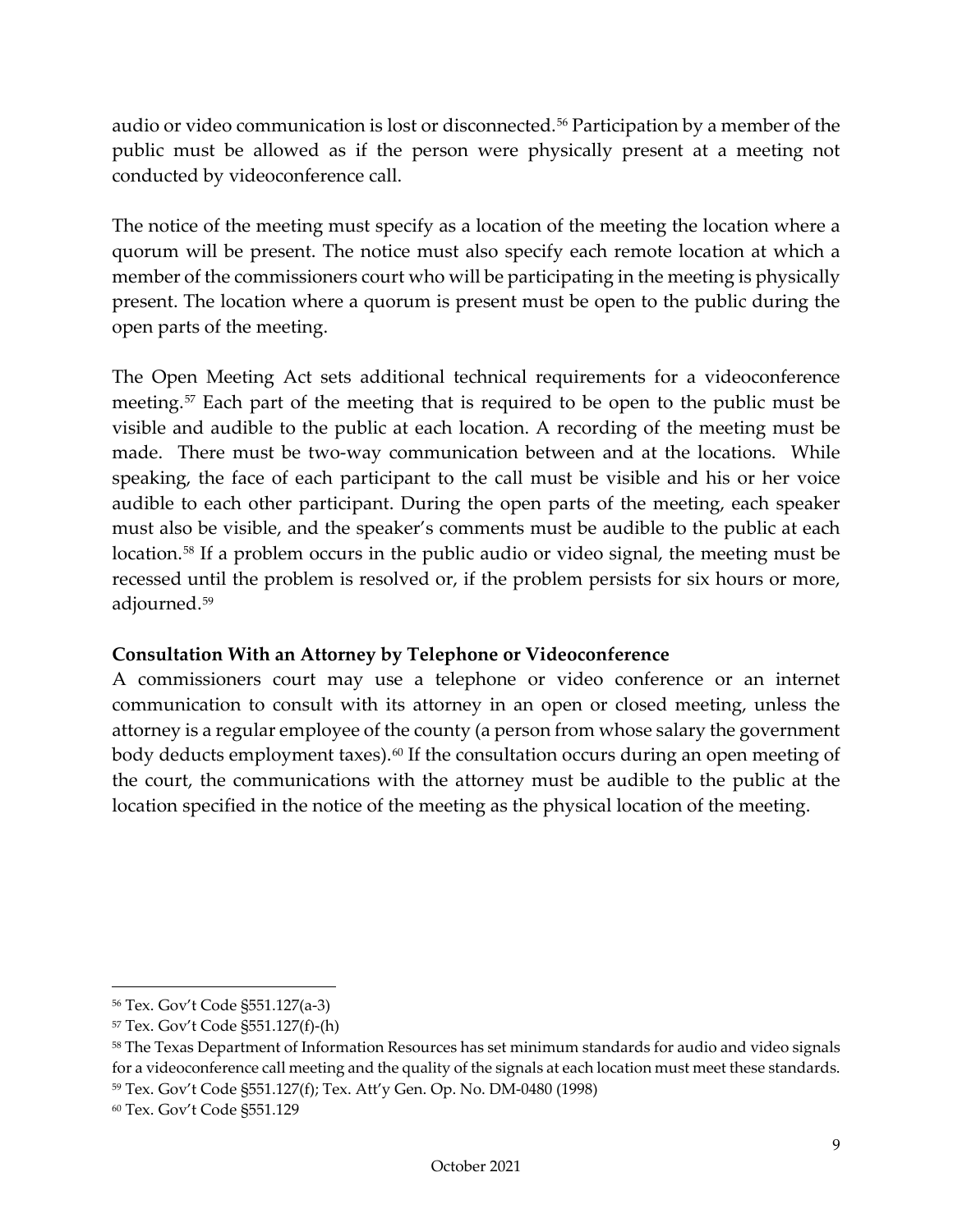#### **NOTICE REQUIREMENTS**

#### <span id="page-12-0"></span>**Required Information**

The Open Meetings Act requires written notice of all meetings. As a practical matter, many counties post the commissioners court agenda as "notice" of the meeting. The notice must include the date, hour, place and subject of a meeting. <sup>[61](#page-12-1)</sup> The notice must be sufficient to apprise the general public of the subjects to be considered during the meeting.<sup>62</sup> The notice must be more specific if the public has a special interest in the topic under discussion.[63](#page-12-3) Unless it is otherwise required by law, a county is not required to post notice of an open meeting in a newspaper. For example, the county is required to post notice of the public hearing on the budget in at least one newspaper of general circulation in the county.<sup>[64](#page-12-4)</sup>

There are three important considerations in creating a proper written notice of a meeting:

1. **The right balance of information**. The notice must describe the subject matter that will be discussed or acted on with enough specificity that a member of the general public will know what is to be discussed.<sup>65</sup> It's never sufficient to use catch-all listings like "other business," "real estate matters," and the like.<sup>[66](#page-12-6)</sup> Additionally, a posting of "staff briefing" or "employee briefing" does not provide adequate notice to the public of the subjects to be considered in the meeting.<sup>[67](#page-12-7)</sup> A posting should have enough information to allow a reader to know the subject matter the court will consider, without overwhelming the reader with so much detail that the posting becomes meaningless.<sup>[68](#page-12-8)</sup>

<span id="page-12-1"></span><sup>61</sup> Tex. Gov't Code §551.041. See Appendix B for a sample of a notice.

<span id="page-12-2"></span><sup>62</sup> *Friends of Canyon Lake v. Guadalupe-Blanco River Authority*, 96 S.W.3d 519 (Tex. App. – Austin, 2002, pet. denied); *City of San Antonio v. Fourth Court of Appeals*, 820 S.W.2d 762 (Tex. 1991). *See also*, Tex. Att'y Gen. Op. No. GA-0872 (2011)

<span id="page-12-3"></span><sup>63</sup> Tex. Att'y Gen Op. No. GA-0668 (2008); *Cox*, *supra*, at 959; *Markowski v. City of Marlin*, 940 S.W.2d 720, 726 (Tex. App. -- Waco 1997 no writ); *Mayes v. City of De Leon*, 922 S.W.2d 200, 203 (Tex. App. – Eastland 1996, writ denied)

<span id="page-12-4"></span><sup>64</sup> Tex. Local Gov't Code §111.0075

<span id="page-12-5"></span><sup>65</sup> *City of San Antonio, supra*, at 765. ("The intended beneficiaries of the Act are not individual citizens, such as the particular landowners affected by this condemnation, but members of the interested public.")

<span id="page-12-6"></span><sup>66</sup> *Cox, supra*, at 959. ("Selection of a new school superintendent is not in the same category as ordinary personnel matters – and a label like 'personnel' fails as a description of that subject.")

<span id="page-12-7"></span><sup>67</sup> Tex. Att'y Gen. Op. No. JC-0169 (2000)

<span id="page-12-8"></span><sup>68</sup> *City of San Antonio, supra*, at 766 ("Far from serving the purposes of the Act, this degree of specificity would so overwhelm readers that it would prove even less informative than the current notice.")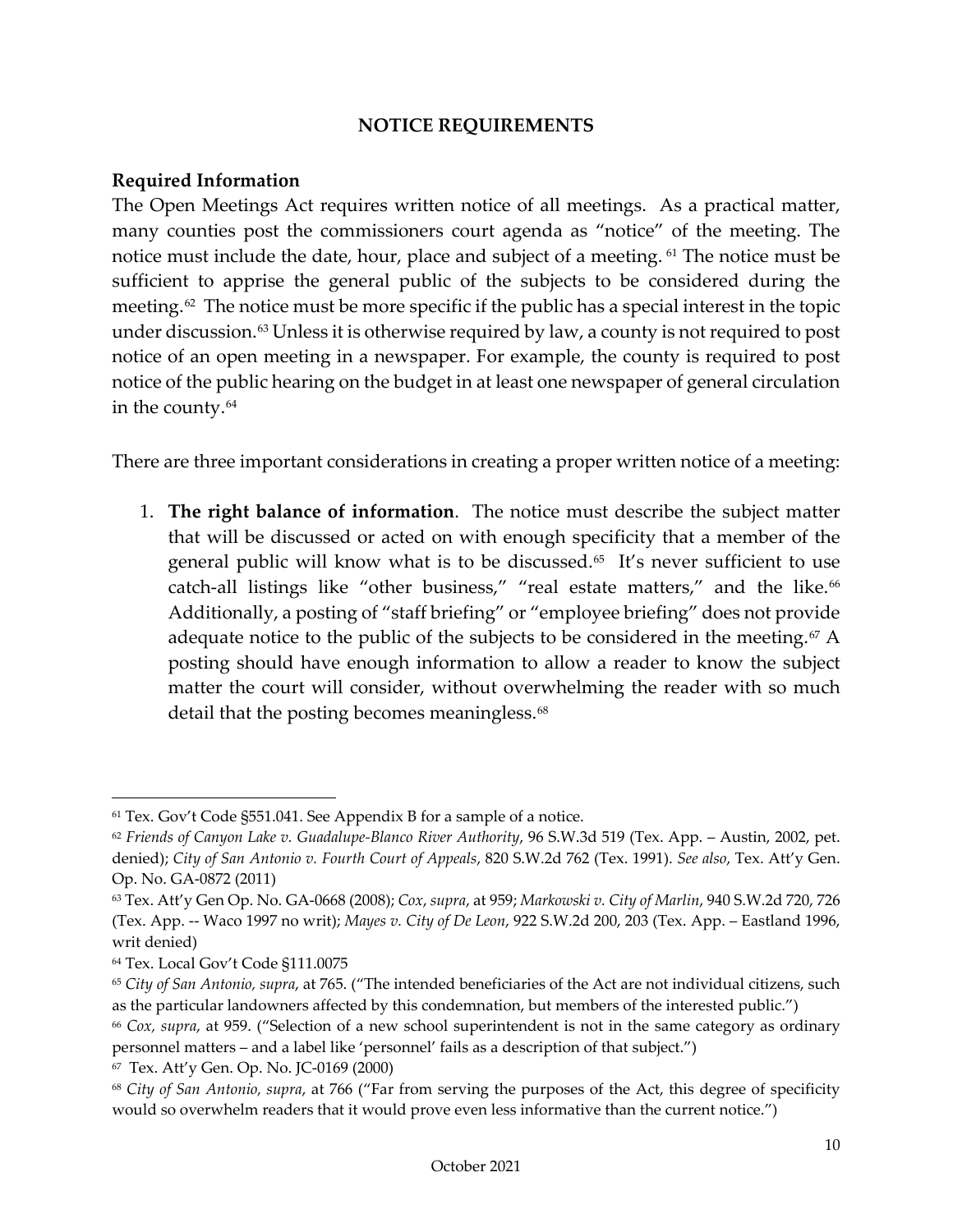"Public comment" is a sufficient notice under the Act to advise that members of the general public will address the governmental body.<sup>[69](#page-13-2)</sup> However, "public comment" or a similar term will not provide adequate notice if, before a meeting is posted, the governmental body is aware or reasonably should have been aware of specific topics to be raised.

2. **Flexibility for court action.** A notice shouldn't be so specific that it ties the commissioners court's hands. For instance, a posting that set out in intricate detail the terms of a contract that the court changes during approval of the item would be open to an accusation that the final action wasn't authorized by the notice.

Remember, the purpose of the Open Meetings Act is to open the decision-making process to the public. If the notice is tightly scripted, it implies that the decisions have already been made.

3. **Simple language**. A notice should use plain, concise English. A posting should avoid jargon, hyper-technical language, or idiosyncratic usage that only someone intimately involved with the subject matter could be expected to understand. The audience to which a notice should be aimed is the general public.<sup>[70](#page-13-3)</sup>

## <span id="page-13-0"></span>**Posting an Executive Session**

The Act does not require the notice to specify whether a matter will be considered in an open or closed session.<sup>[71](#page-13-4)</sup> However, the attorney general has cautioned that a governmental body's abrupt departure from a practice of indicating which items will be taken up in open session and identifying those to be covered in an executive session may raise a question of whether the less specific notice adequately informs the public. A commissioners court may also include language in each of its agendas that any item may be considered in closed session as authorized by the Open Meetings Act. The notice of a closed meeting does not need to include the section number of the Open Meetings Act that authorizes the closed meeting.<sup>[72](#page-13-5)</sup>

#### <span id="page-13-1"></span>**Posting a Committee Meeting**

As discussed above, the meetings of a committee that has authority to act or whose recommendations may be "rubber-stamped" by the commissioners court must be posted.[73](#page-13-6) Additionally, if a quorum of the commissioners court is likely to attend the

<span id="page-13-2"></span><sup>69</sup> Tex. Att'y Gen. Op. No. JC-0169 (2000)

<span id="page-13-3"></span><sup>70</sup> *City of San Antonio, supra*, at 765

<span id="page-13-4"></span><sup>71</sup> Tex. Att'y Gen. Op. No. JC-0057 (1999)

<span id="page-13-5"></span><sup>72</sup> Tex. Att'y Gen. Op. No. GA-0511 (2007)

<span id="page-13-6"></span><sup>73</sup> Tex. Att'y Gen. Op. Nos. GA-0999 (2013), JC-0060 (1999), JH-0994 (1977); *Willmann*, *supra,* at 473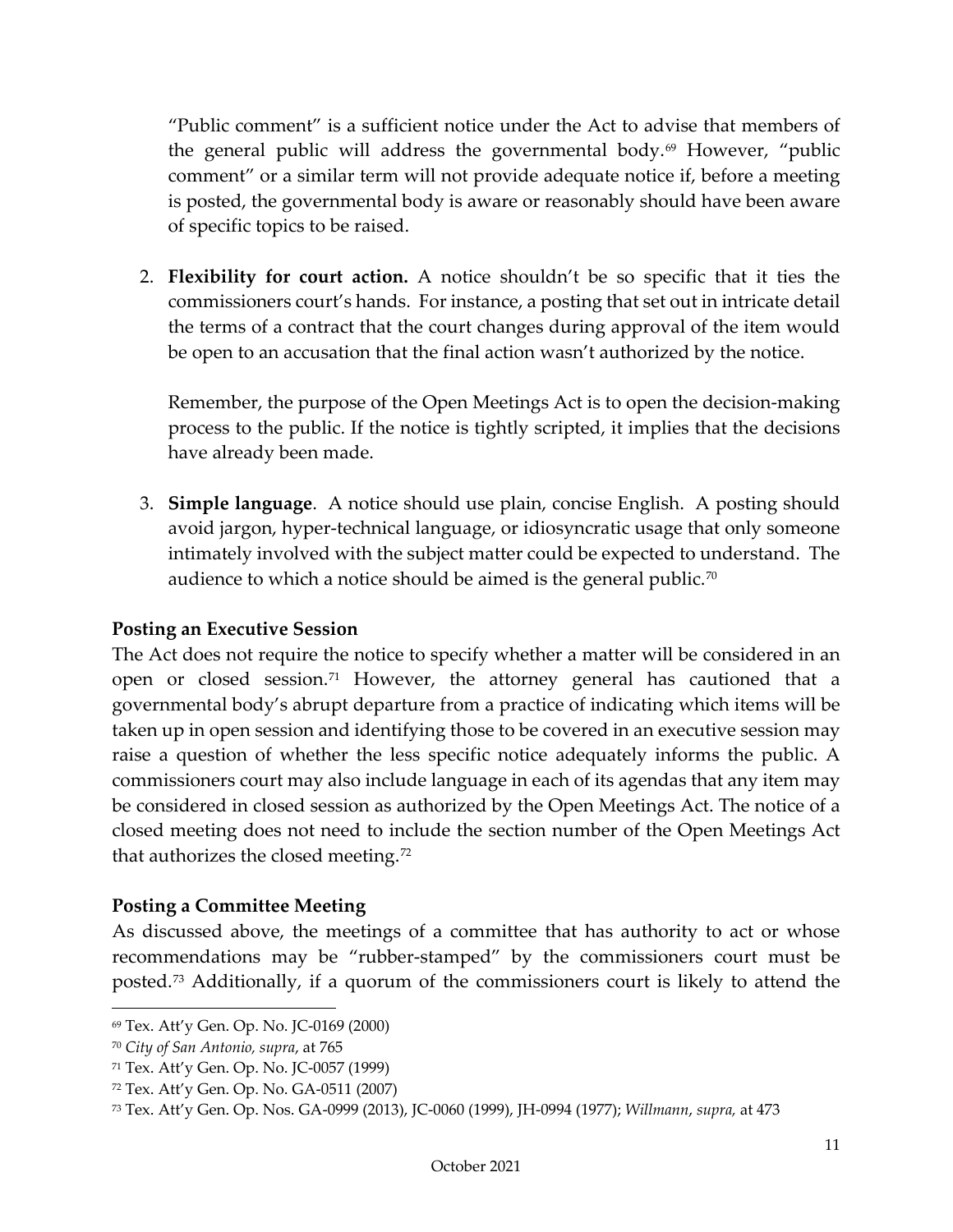meeting of a committee of less than a quorum, it is sufficient for the posting to indicate that a quorum may be present.<sup>[74](#page-14-3)</sup>

#### <span id="page-14-0"></span>**Place of Posting**

All meeting notices must be physically posted in a particular location. As of January 1, 2020, all counties are required to have a website and are required to post a meeting notice or copy of its agenda electronically.[75](#page-14-4)

#### <span id="page-14-1"></span>**Physical Posting**

All counties must comply with a "physical" notice requirement by posting a hard copy notice of its meetings on a bulletin board at a place in the county courthouse.<sup>[76](#page-14-5)</sup> The physical notice must be readily accessible by the general public *at all times* for at least 72 hours before the scheduled time for the meeting. $\frac{7}{7}$  This requirement demands strict compliance and is mandatory. If it's not followed to the letter, the posting is legally insufficient.[78](#page-14-7) As discussed below, this requirement is relaxed if the county also posts its notice electronically. A practice of stamping the date and time of posting on the notice itself may avoid a challenge to the timeliness of the notice.

#### <span id="page-14-2"></span>**Electronic Posting**

Counties must concurrently post notice of a meeting on the Internet website.<sup>[79](#page-14-8)</sup> An electronic notice that fails to comply with the requirements is not invalid if the county makes a good faith attempt to comply and the failure is due to a technical problem beyond the commissioners court's control.<sup>80</sup> The commissioners court in a county with a population of 65,000 or more is also required to post the "agenda" for the meeting on its Internet website along with the meeting notice.<sup>[81](#page-14-10)</sup>

For a county that posts both physically and electronically, the physical posting accessibility requirement is less stringent. In that circumstance, the statute is satisfied by

<span id="page-14-3"></span><sup>74</sup> Tex. Att'y Gen. Op. No. GA-0957 (2012)

<span id="page-14-4"></span><sup>75</sup> Tex. Tax Code §26.16; Tex. Gov't Code §551.056

<span id="page-14-5"></span><sup>76</sup> Tex. Gov't Code §551.049

<span id="page-14-6"></span><sup>77</sup> Tex. Gov't Code §551.043. The Texas Supreme Court found a notice posted in a locked courthouse was not accessible to the public and failed to meet the posting requirement of 72 hours. *Smith County v. Thornton*, 726 S.W.2d (Tex. 1986).

<span id="page-14-7"></span><sup>78</sup> *City of San Antonio, supra*, at 768

<span id="page-14-8"></span><sup>79</sup> Tex. Gov't Code §551.056

<span id="page-14-9"></span><sup>80</sup> Tex. Gov't Code §551.056(d); *Argyle ISD v. Wolf*, 234 S.W.3d 229 (Tex. App. – Fort Worth 2007, rehearing overruled)

<span id="page-14-10"></span><sup>&</sup>lt;sup>81</sup> Because the two terms are used interchangeably in the statute and in common parlance, it is not clear what additional information should be included under this provision.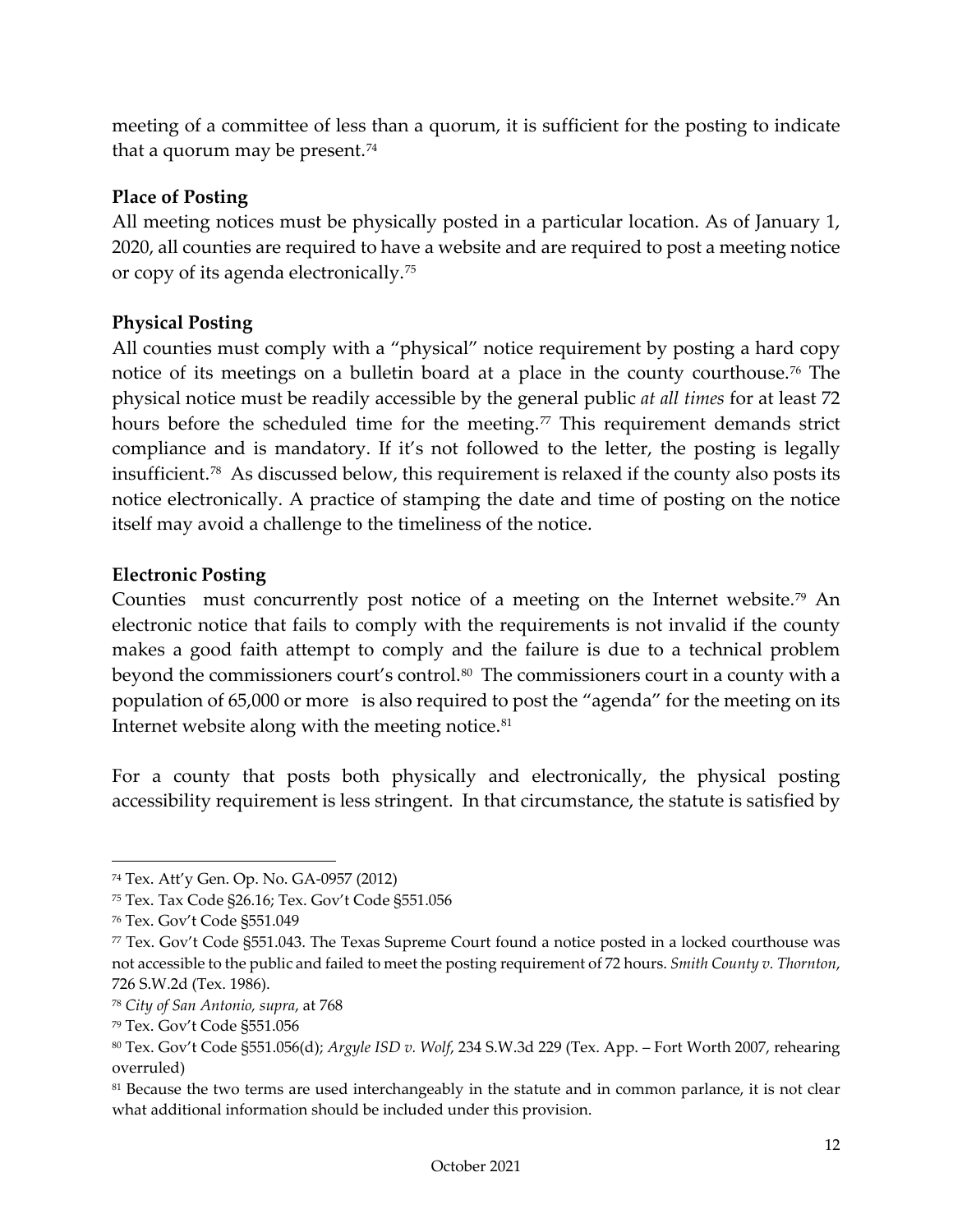making the physical notice readily accessible to the general public during normal business hours, rather than at all times during the 72-hour period.<sup>[82](#page-15-3)</sup>

#### <span id="page-15-0"></span>**Time of Posting**

The notice of an open meeting must be posted for at least 72 hours before the scheduled meeting.<sup>[83](#page-15-4)</sup> This requirement demands strict compliance and is mandatory. However, as more fully discussed below, in the case of an emergency, notice is only required to be posted one hour before the scheduled meeting.[84](#page-15-5)

#### <span id="page-15-1"></span>**Responsibility for Preparing Agenda and Notice**

The constitution vests responsibility in the commissioners court, acting as a whole, to exercise the power and jurisdiction over all county business prescribed by the constitution or by statute.<sup>85</sup> The commissioners court may adopt procedures related to preparation of the agenda. The commissioners court is charged to issue notices necessary for the proper execution of its powers and duties.<sup>[86](#page-15-7)</sup> According to the attorney general, the court's agenda is a "notice" which is made "necessary" by the Open Meetings Act for the court's proper execution of its duties.<sup>[87](#page-15-8)</sup> The court may designate an agenda clerk to compile items to be placed on the agenda, and the court may prescribe the manner in which items are to be submitted for inclusion. The court may appoint a person to post the notice of a meeting on behalf of the court. However, each member of the court *must* be permitted to place on the agenda any item of his or her choosing.<sup>[88](#page-15-9)</sup> The county judge or three county commissioners may call a special meeting of the commissioners court.<sup>[89](#page-15-10)</sup>

#### <span id="page-15-2"></span>**Additional Posting for a Recessed Meeting**

The commissioners court is authorized to recess a properly posted meeting and continue it on the next regular business day.[90](#page-15-11) There is no additional posting required for this continuation so long as the body's action is taken in good faith and not to circumvent the Act. However, the statute does not allow the governing body to recess the continued meeting to yet another day without posting the proper notice.

<span id="page-15-3"></span><sup>82</sup> Tex. Gov't Code §551.043(b)

<span id="page-15-4"></span><sup>83</sup> Tex. Gov't Code §551.043(a)

<span id="page-15-5"></span><sup>84</sup> Tex. Gov't Code §551.045

<span id="page-15-6"></span><sup>85</sup> Tex. Const., Art. V, §18(b)

<span id="page-15-7"></span><sup>86</sup> Tex. Local Gov't Code §81.022

<span id="page-15-8"></span><sup>87</sup> Tex. Att'y Gen. Op. Nos. DM-0228 (1993), JM-0063 (1983)

<span id="page-15-9"></span><sup>88</sup> Tex. Att'y Gen. Op. No. JM-0063 (1983)

<span id="page-15-10"></span><sup>89</sup> Tex. Local Gov't Code §81.005(b). Whether the three commissioners calling a special meeting constitute a quorum in violation of the Open Meeting Act is not addressed.

<span id="page-15-11"></span><sup>90</sup> Tex. Gov't Code §551.0411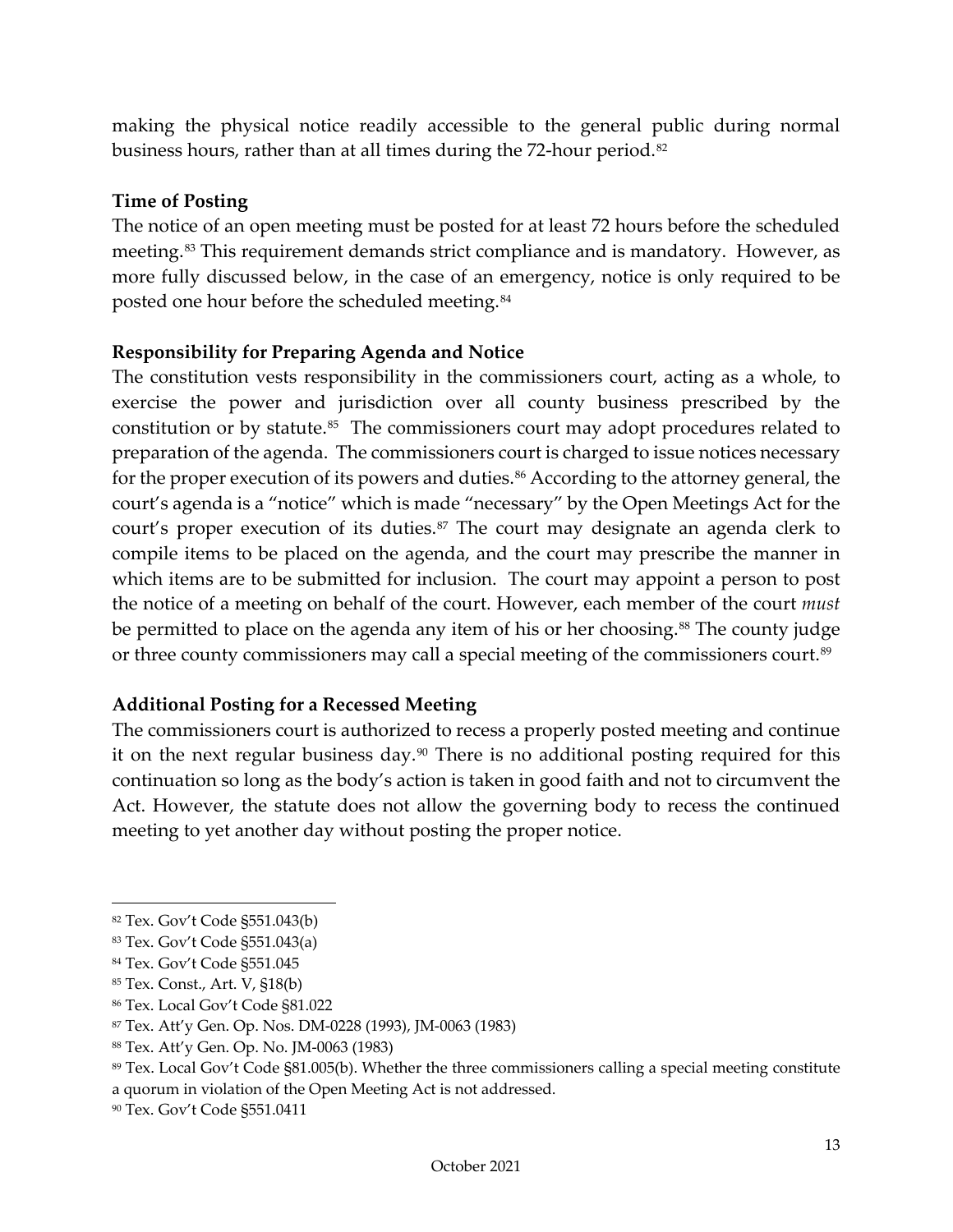#### <span id="page-16-0"></span>**Supplemental Posting**

Except in an emergency or urgent public necessity, nothing may be added to an agenda after the 72-hour deadline for posting the notice.<sup>[91](#page-16-3)</sup> As noted, a posting must be continuously available to the public for 72 hours before the scheduled time of the meeting. If a non-emergency item is to be added to the agenda, it must satisfy the usual 72-hour notice requirement.

#### <span id="page-16-1"></span>**Emergency Posting[92](#page-16-4)**

In an emergency or when there is an urgent public necessity, the notice of a meeting to deliberate or take action on the emergency or public necessity (or supplemental notice to add the deliberation as an item to the agenda of a previously called meeting) may be posted as late as one hour before the meeting is scheduled to begin.<sup>[93](#page-16-5)</sup> However, the meeting must be required to respond to a real emergency or urgent public necessity.<sup>[94](#page-16-6)</sup> An emergency exists only if immediate action is required of a governmental body because of an imminent threat to public health and safety or a reasonably unforeseeable situation. A reasonably unforeseeable situation includes fire, flood, earthquake, tornado, or wind, rain, or snowstorm. It also includes power failure, transportation failure, or interruption of communication facilities. It also includes epidemics, riots, civil disturbances, enemy attack, or other actual or threatened acts of lawlessness or violence. The Act includes "the sudden relocation of a large number of residents from the area of a declared disaster to a governmental body's jurisdiction" within the scope of reasonably unforeseeable situations.<sup>[95](#page-16-7)</sup> The posting must clearly identify the emergency.<sup>[96](#page-16-8)</sup> The need for quick action, without more, is not an emergency.[97](#page-16-9)

#### <span id="page-16-2"></span>**Meeting Prevented by Catastrophe**

If the commissioners court is prevented from convening a properly posted meeting because of a catastrophe, the court may convene in a convenient location within 72

<span id="page-16-3"></span><sup>91</sup> Tex. Gov't Code §§551.043, 551.045

<span id="page-16-4"></span><sup>92</sup> See also, *Special Circumstances: Deliberation Regarding Disaster or Emergency* above.

<span id="page-16-5"></span><sup>93</sup> Tex. Gov't Code §551.045

<span id="page-16-6"></span><sup>94</sup> *Piazza v. City of Granger*, 909 S.W.2d 529, 535, n.3 (Tex. App. – Austin 1995, no writ). ("Even if the meeting notice clearly identified an emergency, the actions taken at the emergency meeting will be void if an emergency did not in fact exist.")

<span id="page-16-7"></span><sup>95</sup> Tex. Gov't Code §551.045(e)

<span id="page-16-8"></span><sup>96</sup> *Piazzi, supra,* at 533. ("[E]ven if an emergency…exists, notice of an emergency meeting is nevertheless defective if it fails to clearly identify the existing emergency.")

<span id="page-16-9"></span><sup>97</sup> *Id.* at 534. ("[T]he development of a 'lack of confidence' in a police officer by a governing body is a foreseeable situation…")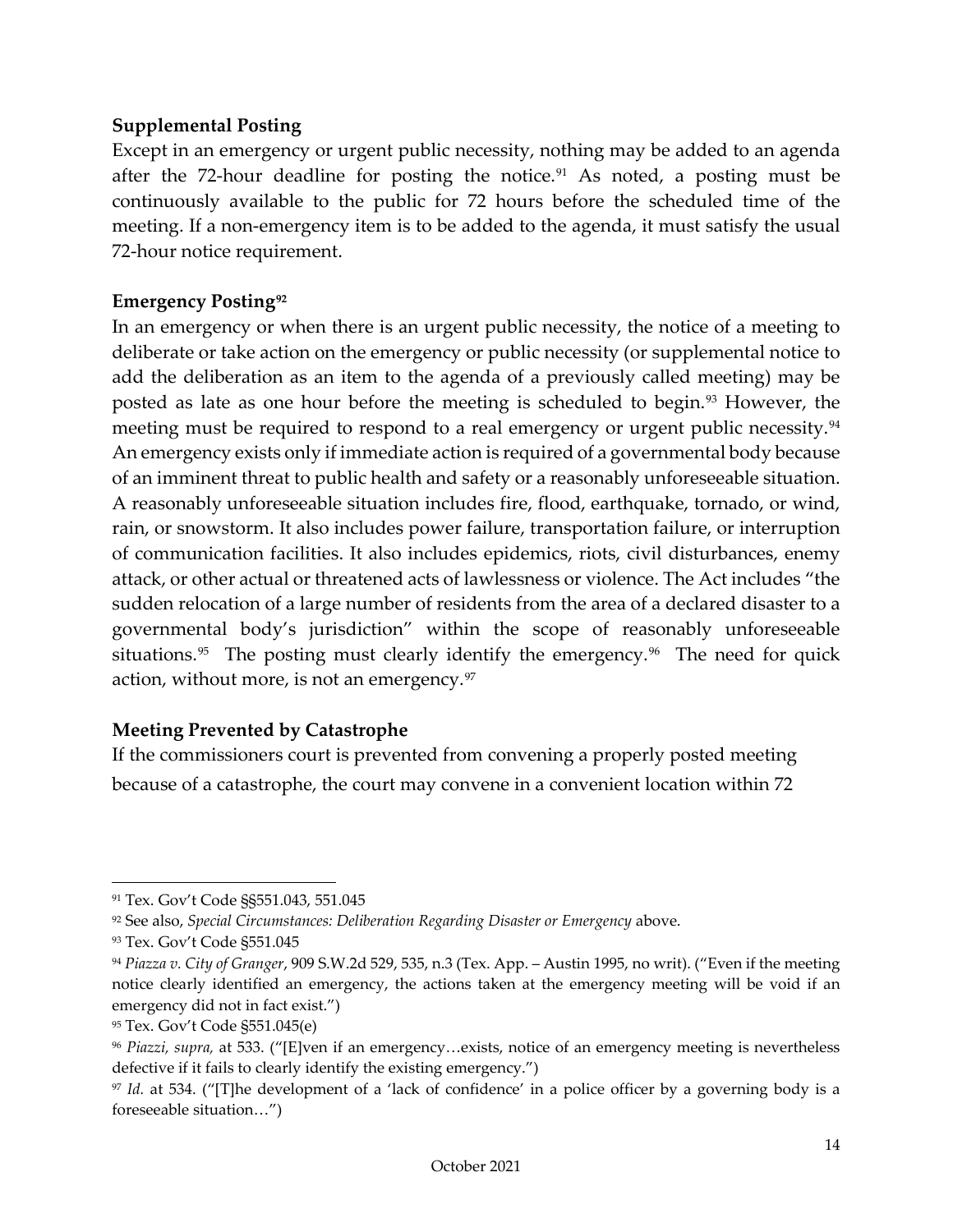hours if the court complies with the posting requirements for an emergency meeting.<sup>98</sup> If it is not possible to convene within that 72-hour period, the court must post a new notice before it may meet.

#### **REGULAR MEETINGS**

#### <span id="page-17-1"></span><span id="page-17-0"></span>**Minutes or Recording**

The Open Meetings Act requires a governmental body to keep minutes, or make a recording, of every meeting.<sup>[99](#page-17-4)</sup> "Recording" is defined to mean a tangible medium on which audio or a combination of audio and video is recorded, including a disc, tape, wire, film, electronic storage device or other medium.<sup>[100](#page-17-5)</sup> The minutes, or the recording, are a public record.[101](#page-17-6) If minutes are kept, they must state the subject of each discussion, and record each vote, order, decision, or other action taken.<sup>[102](#page-17-7)</sup> A county with a population of 10,000 or more must post each record of a commissioners court meeting on its Internet website.[103](#page-17-8) Another statute requires the county clerk to keep the minutes of the commissioners court meetings.[104](#page-17-9) Keeping the minutes of the commissioners court's meetings is a core duty of the county clerk and may not be assigned to another person.[105](#page-17-10)

#### <span id="page-17-2"></span>**Votes Must be Taken in Public**

The commissioners court's votes must be taken in public and recorded in the minutes. Secret ballots are not permitted.<sup>[106](#page-17-11)</sup>

<span id="page-17-3"></span><sup>98</sup> Tex. Gov't Code §551.0411, "Catastrophe" is defined as a condition or occurrence that interferes physically with the ability of a governmental body to conduct a meeting, including a fire, flood, earthquake, power failure, or civil disturbance.

<span id="page-17-4"></span><sup>99</sup> Tex. Gov't Code §551.021. See also, Tex. Att'y Gen. Op. No. GA-0727 (2009) (Rule requiring a state agency to create and maintain written minutes of an open meeting inconsistent with §551.021.)

<span id="page-17-5"></span><sup>100</sup> Tex. Gov't Code §551.001(7)

<span id="page-17-6"></span><sup>101</sup> Tex. Gov't Code §551.022

<span id="page-17-7"></span><sup>102</sup> Tex. Gov't Code §551.021

<span id="page-17-8"></span><sup>103</sup> Tex. Gov't Code §2051.201

<span id="page-17-9"></span><sup>104</sup> Tex. Local Gov't Code §81.003

<span id="page-17-10"></span><sup>105</sup> Tex. Const., Art. V, §20; Tex. Att'y Gen. Op. No. GA-0277 (2004)

<span id="page-17-11"></span><sup>106</sup> Tex. Att'y Gen. Op. No. JH-1163 (1978)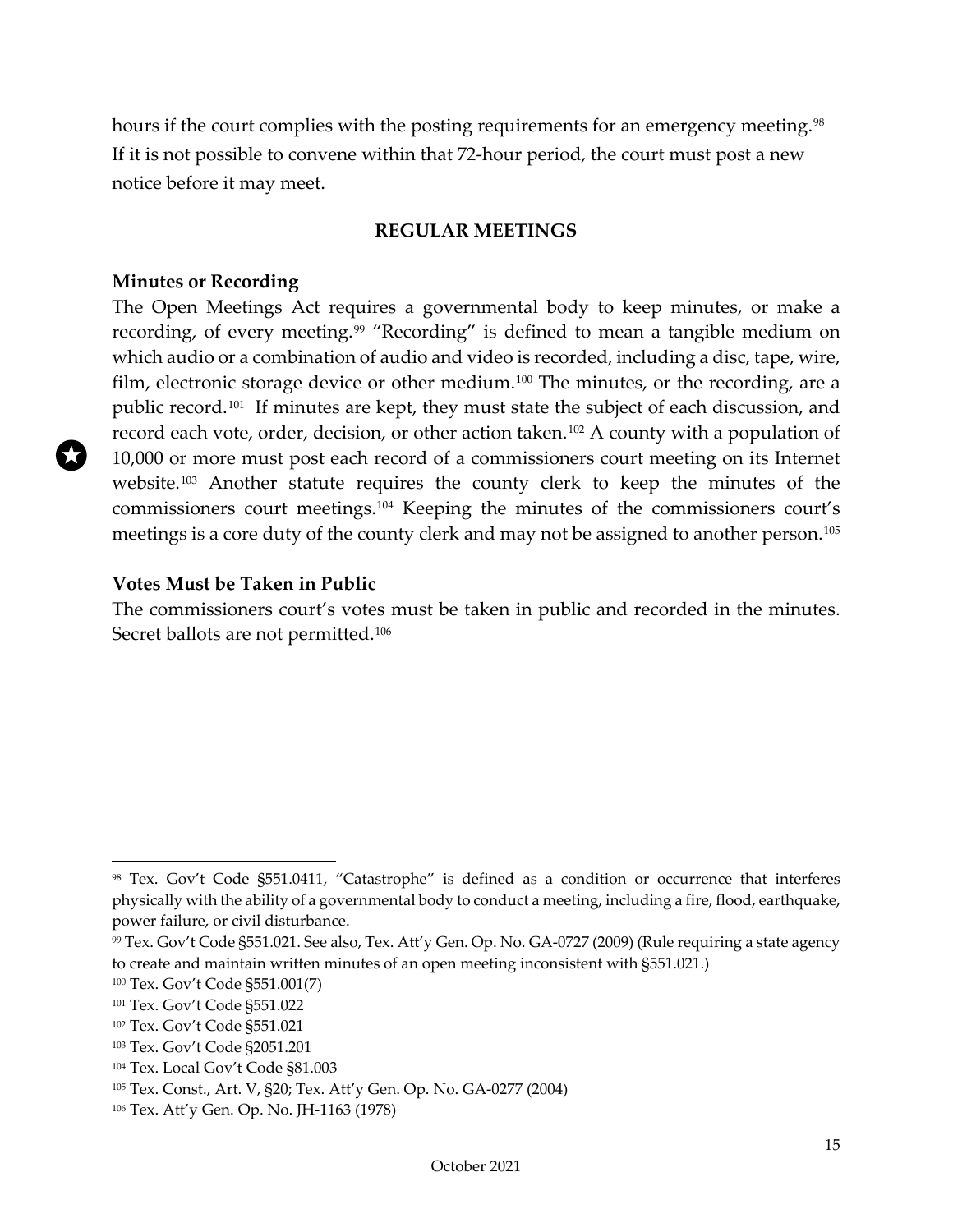#### <span id="page-18-0"></span>**Posting Required for Discussion**

The commissioners court may not deliberate or take action on an item that is not posted. However, if a member of the public (or, for that matter, a member of the court) raises a subject that has not been included in the notice for the meeting, any discussion of the subject must be limited to providing specific factual information or reciting existing policy or a proposal to place the subject on the agenda for a future meeting.[107](#page-18-3)

#### <span id="page-18-1"></span>**Internet Broadcast of Open Meeting**

A commissioners court for a county that has a population of less than 125,000 may broadcast its meetings over the Internet if it establishes an Internet website and provides access to the broadcast from that site.[108](#page-18-4) Additionally, the court must provide notice of the meeting on the Internet site that meets all the regular requirements for posting notice.

A commissioners court for a county that has a population of 125,000 or more is required to make a video and audio recording of each regularly scheduled open meeting that is not a work session or special called meeting and make available an archived copy of the recording on the Internet not later than seven days after the date of the recording.[109](#page-18-5) The county's Internet website must make conspicuously available either the archived recording or an accessible link to the archived recording. Archived recordings on the Internet must be maintained for not less than two years after the date the recording was first made available. The county may also broadcast a regularly scheduled open meeting on television.

#### <span id="page-18-2"></span>**The Rights of the Public**

The Open Meetings Act gives the public the right to have timely notice of the time and place of the meeting and of the matters to be discussed or acted on;[110](#page-18-6) the right to attend the meeting;<sup>[111](#page-18-7)</sup> and the right to record open meetings with a recorder or a camera.<sup>[112](#page-18-8)</sup> The court's authority to adopt reasonable rules to maintain order at a meeting may reasonably limit the right to record. For example, the court may restrict where a camera may be set up, so long as the rules do not prevent the person from exercising that right.

<span id="page-18-3"></span><sup>107</sup> Tex. Gov't Code §551.042. Tex. Att'y Gen Op. No. GA-0668 (2008); *Hays County Water Planning P'ship v. Hays County*, 41 S.W.3d 174 (Tex. App. – Austin 2001, pet. denied)

<span id="page-18-4"></span><sup>108</sup> Tex. Gov't Code §551.128(b)

<span id="page-18-5"></span><sup>109</sup> Tex. Gov't Code §551.128. Thirty-six counties meet this population bracket according to the 2020 census.

<span id="page-18-6"></span><sup>110</sup> Tex. Gov't Code §551.041

<span id="page-18-7"></span><sup>111</sup> Tex. Gov't Code §551.002

<span id="page-18-8"></span><sup>112</sup> Tex. Gov't Code §551.023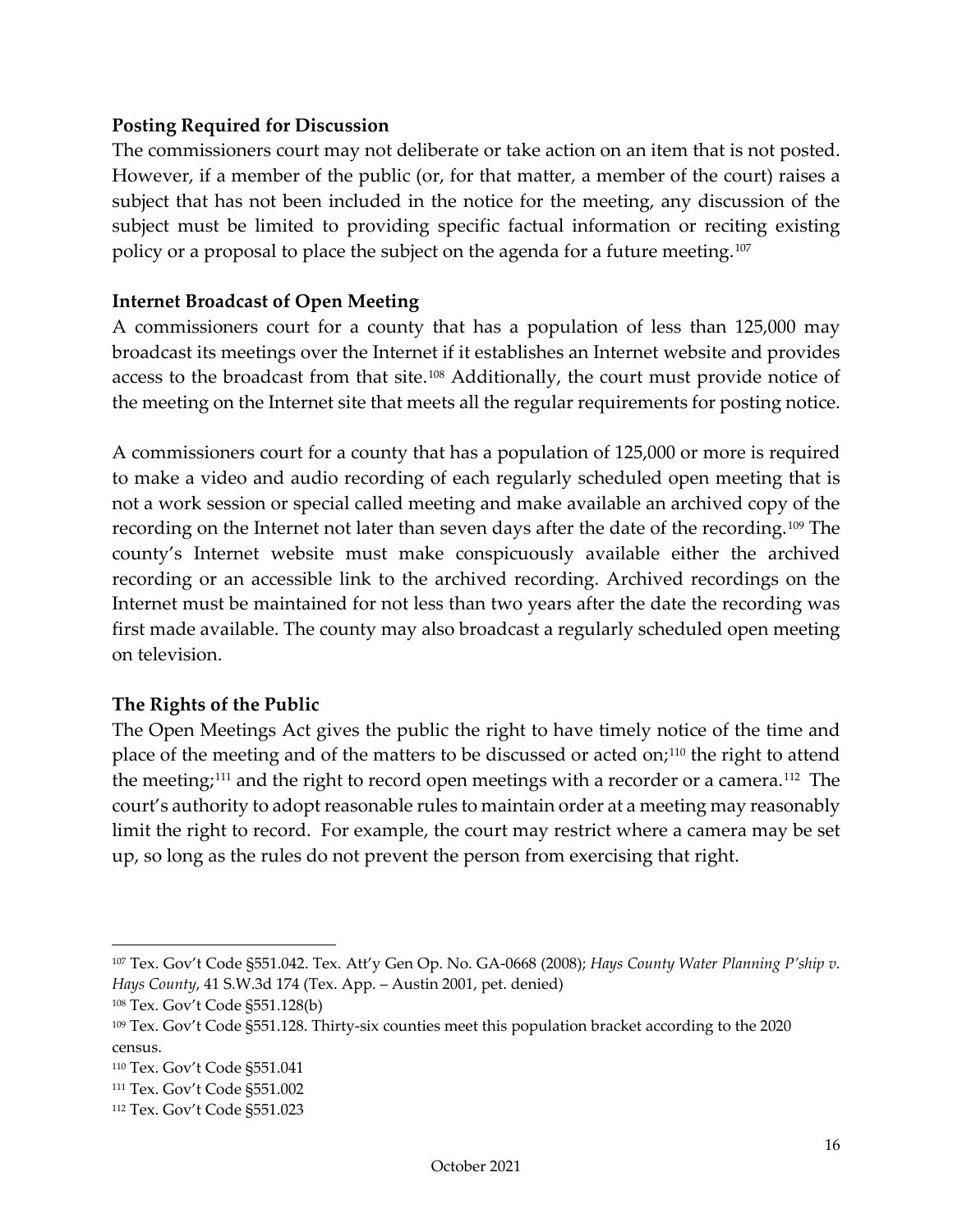#### <span id="page-19-0"></span>**Public Testimony**

The Act requires the commissioners court to allow each member of the public who desires to address the court regarding an item on the agenda for an open meeting to address the court regarding the item at the meeting before or during the court's consideration of the item.[113](#page-19-2) If the court provides the opportunity for public comment prior to consideration of an agenda item, the comment on the item is not required to occur immediately adjacent to court discussion of the item or separately from discussion of other agenda items.<sup>[114](#page-19-3)</sup>

The commissioners court may adopt reasonable rules regarding the public's right to address the court, including restricting the amount of time a member of the public may address the court on a given item.[115](#page-19-4) The attorney general has opined that a court also may adopt a rule limiting the total amount of time an individual member of the public may have to address all items on the agenda so long as the rule is reasonable.<sup>[116](#page-19-5)</sup>

A time restriction rule must provide that if the court does not use simultaneous translation equipment, a member of the public who addresses the court through a translator will have at least twice the amount of time to speak as a member of the public who does not require a translator.<sup>[117](#page-19-6)</sup>

If the court provides general public comment sessions i.e., an opportunity for a member of the public to address the commissioners court about matters not appearing on the agenda, the opportunity must be made available in an evenhanded manner. The commissioners court may not prohibit public criticism of the court, including criticism of any act, omission, policy, procedure, program or service.<sup>118</sup> The opportunity of a person to address the body may not be restricted because of what the person may have to say.<sup>[119](#page-19-8)</sup>

<span id="page-19-1"></span>Finally, if a law requires a public hearing, that law may impose additional requirements for members of the public to be heard.

<span id="page-19-2"></span><sup>113</sup> Tex. Gov't Code §551.007(b)

<span id="page-19-3"></span><sup>114</sup> Tex. Att'y Gen. Op. No. KP-0300 (2020)

<span id="page-19-4"></span><sup>115</sup> Tex. Gov't Code §551.007(c)

<span id="page-19-5"></span><sup>116</sup> Tex. Att'y Gen. Op. No. KP-0300 (2020)

<span id="page-19-6"></span><sup>117</sup> Tex. Gov't Code §551.007(d). See Appendix C for a sample public participation form.

<span id="page-19-7"></span><sup>118</sup> Tex. Gov't Code §551.007(e)

<span id="page-19-8"></span><sup>119</sup> These are basic First Amendment concepts.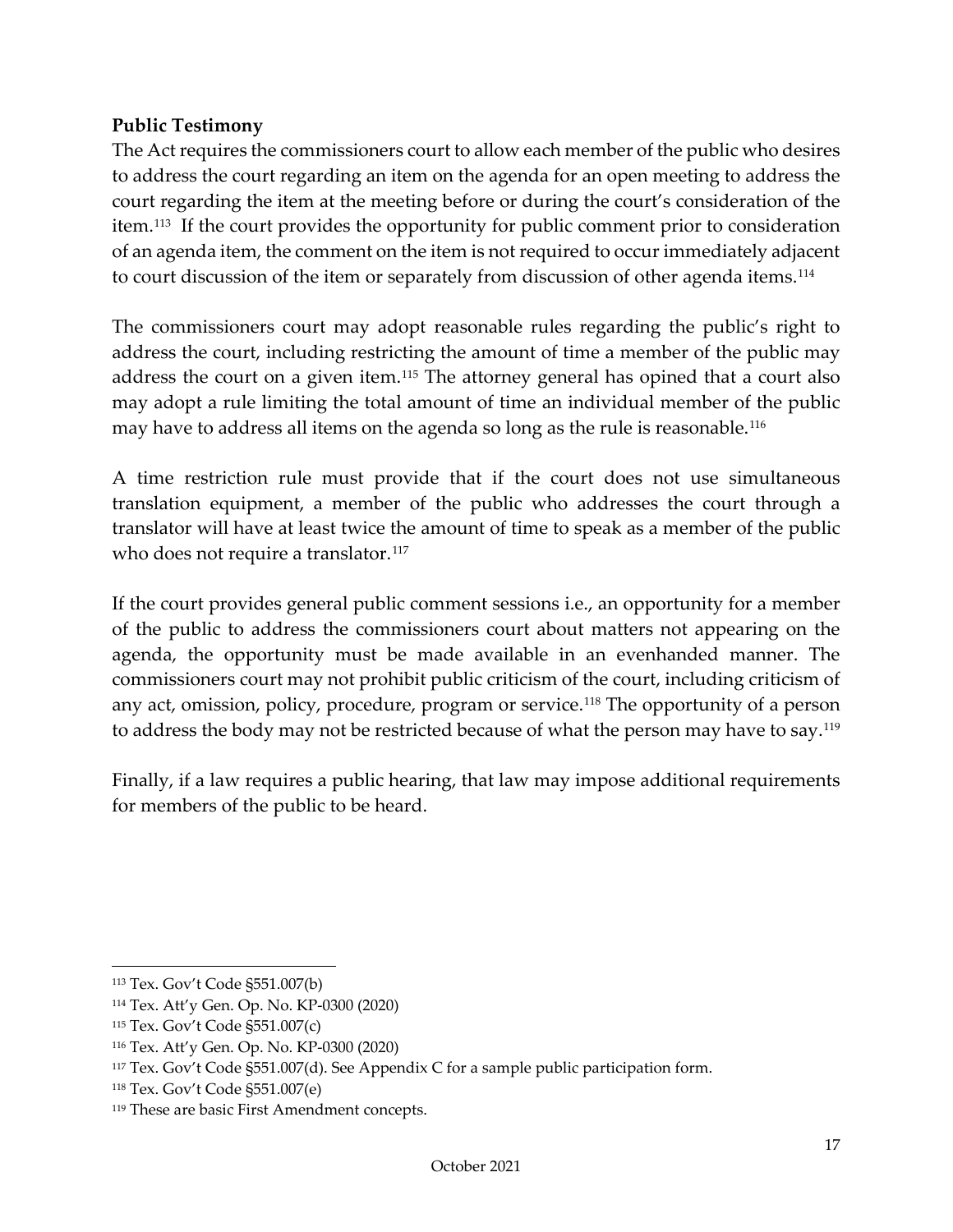#### **CLOSED MEETINGS/EXECUTIVE SESSIONS**

#### <span id="page-20-0"></span>**Definition of Closed Meetings or "Executive" Sessions**

Closed meetings or executive sessions are meetings that are permitted to be conducted in private. The Open Meetings Act refers to these as "closed meetings," but the term "executive session" is frequently used. In this publication, the terms are used interchangeably.

The most common reasons a commissioners court would convene a closed session are: consideration of specific personnel matters, including those related to an advisory body;**[120](#page-20-2)** consultation with its attorney;**[121](#page-20-3)** discussion about the value or transfer of real property;**[122](#page-20-4)** discussion of a contract being negotiated;**[123](#page-20-5)** discussion about security personnel, devices or a security audit;**[124](#page-20-6)** discussions about a prospective gift or donation;**[125](#page-20-7)** and discussion of an economic development matter.**[126](#page-20-8)**

While the Act permits executive sessions in specific circumstances, it *never* permits a body to meet without posting the subject matter to be discussed.<sup>[127](#page-20-9)</sup> An executive session may be held on any posted matter if an executive session is permitted under the Act. So long as the posting for an item identifies the subject matter that will be discussed, the Act does not require that the fact that the item will be discussed in a closed meeting be specified in the posting. However, as discussed earlier, if the commissioners court is in the practice of indicating which items will be covered in an executive session if this information is known in advance, the attorney general has cautioned against an abrupt departure from this practice. [128](#page-20-10)

- <span id="page-20-5"></span><sup>123</sup> Tex. Gov't Code §551.0725
- <span id="page-20-6"></span><sup>124</sup> Tex. Gov't Code §551.076

<span id="page-20-8"></span><sup>126</sup> Tex. Gov't Code §551.087

<span id="page-20-2"></span><span id="page-20-1"></span><sup>120</sup> Tex. Gov't Code §§551.074, 551.0745

<span id="page-20-3"></span><sup>121</sup> Tex. Gov't Code §551.071

<span id="page-20-4"></span><sup>122</sup> Tex. Gov't Code §551.072

<span id="page-20-7"></span><sup>125</sup> Tex. Gov't Code §551.073

<span id="page-20-9"></span><sup>127</sup> *Cox, supra,* at 958

<span id="page-20-10"></span><sup>128</sup> Tex. Att'y Gen. Op. No. JC-0057 (1999)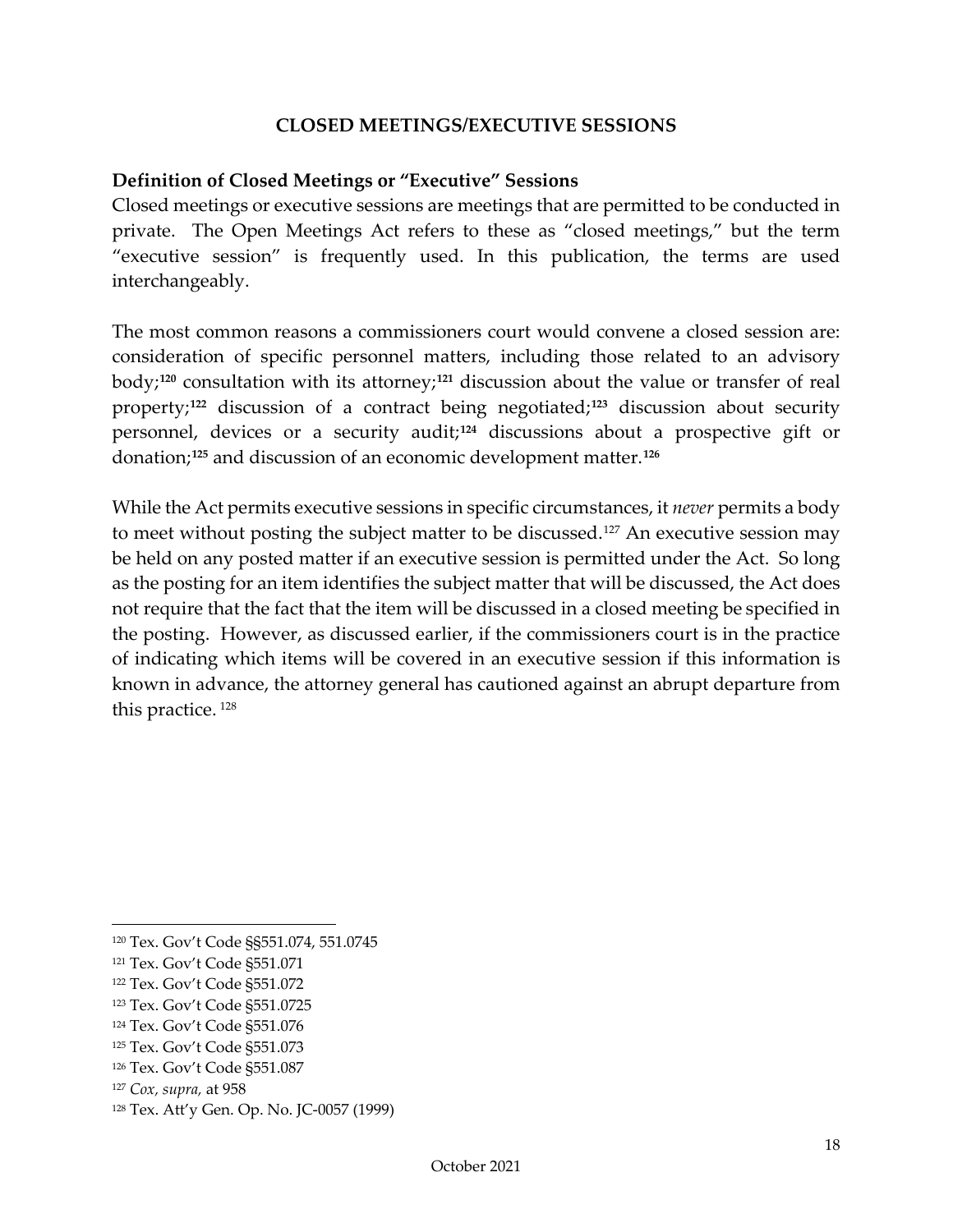#### **Procedural Requirements for Holding a Closed Meeting**

Before the commissioners court goes into a closed meeting, it must first convene publicly.[129](#page-21-2) The presiding officer, the county judge if present, must publicly announce the section of the Open Meetings Act that permits the session to be closed to the public.<sup>130</sup> No vote or final action may be taken in a closed meeting.<sup>[131](#page-21-4)</sup>

#### <span id="page-21-0"></span>**Record of a Closed Meeting**

Except in the case of a closed meeting held to receive legal advice, the executive session must be recorded or a "certified agenda" kept.<sup>[132](#page-21-5)</sup> The recording or certified agenda must include an announcement by the presiding officer of the date and time that the closed meeting began and ended.[133](#page-21-6) The certified agenda or recording of an executive session must be kept a minimum of two years after the date of the session.[134](#page-21-7) A member of the commissioners court may review a certified agenda or recording of a closed meeting, even if the member did not attend the meeting.<sup>[135](#page-21-8)</sup>

The commissioners court may turn off the recorder during the portion of a closed meeting that involves consultation with an attorney. The commissioners court as a governmental body is the proper custodian of the certified agenda or recording of a closed meeting. Acting as a body, the commissioners court may designate any appropriate county official as the custodian of the certified agenda or recording.[136](#page-21-9) The recording or the certified agenda is confidential, but a judge in a lawsuit challenging compliance with the Open Meetings Act may review it.[137](#page-21-10) As discussed below, there are criminal penalties for releasing a copy of a certified agenda to the public.<sup>[138](#page-21-11)</sup>

#### <span id="page-21-1"></span>**Personnel Matters**

The commissioners court may discuss personnel matters in a closed meeting under certain circumstances. The discussion may include the appointment, employment, evaluation, reassignment, duties, discipline or dismissal of a county officer or employee or a member of a county advisory board. [139](#page-21-12) The purpose of the exception is to permit a

<span id="page-21-2"></span><sup>129</sup> Tex. Gov't Code §551.101

<span id="page-21-3"></span><sup>130</sup> *Cox supra,* at 958; Open Records Letter No. 2003-2361 (2003)

<span id="page-21-4"></span><sup>131</sup> Tex. Gov't Code §551.102; *Cox supra,* at 958; *Weatherford v. The City of San Marcos*, 157 S.W.3d 473 (Tex. App. – Third Court of Appeals (2004)

<span id="page-21-5"></span><sup>132</sup> Tex. Gov't Code §551.103

<span id="page-21-6"></span><sup>133</sup> Tex. Gov't Code §551.103

<span id="page-21-7"></span><sup>134</sup> Tex. Gov't Code §551.104. A sample certified agenda is included as Appendix D.

<span id="page-21-8"></span><sup>135</sup> Tex. Att'y Gen. Op. Nos. JC-120 (1999), DM-0227 (1993)

<span id="page-21-9"></span><sup>136</sup> Tex. Att'y Gen. Op. No. GA-0277 (2004)

<span id="page-21-10"></span><sup>137</sup> Tex. Gov't Code §551.104

<span id="page-21-11"></span><sup>138</sup> Tex. Gov't Code §551.146

<span id="page-21-12"></span><sup>139</sup> Tex. Gov't Code §§551.074, 551.0745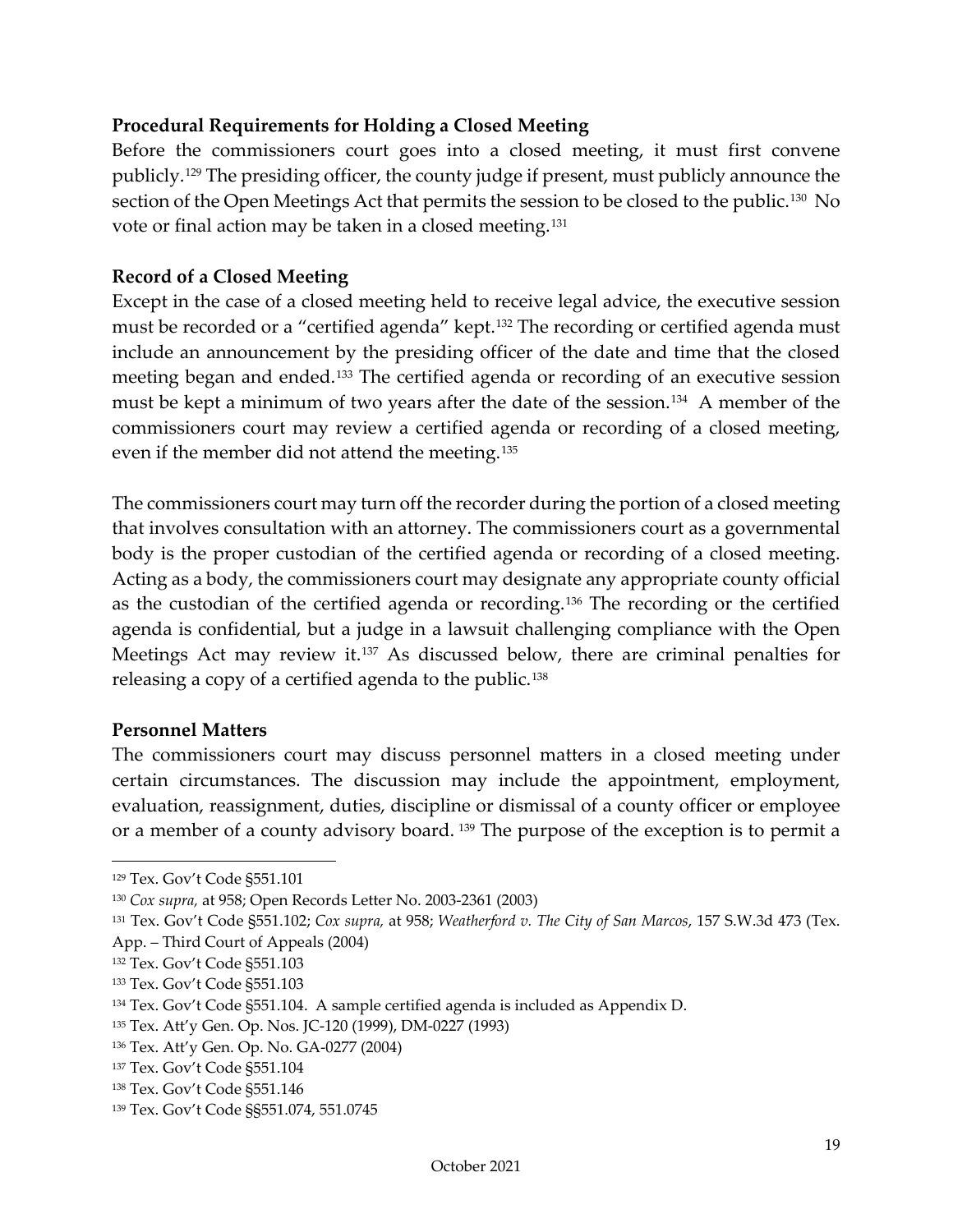governmental body to preserve the reputation of a public officer or employee.[140](#page-22-3) The exception does not necessarily require that the commissioners court have final authority to appoint, employ, evaluate, reassign, discipline, or dismiss the particular county officer or employee discussed in a closed meeting.[141](#page-22-4) However, if the officer, employee, or advisory board member who is the subject of the deliberation requests that the item be heard in a public meeting, the commissioners court must do so. Any final action by the court on a personnel matter must be taken in an open meeting.[142](#page-22-5)

#### <span id="page-22-0"></span>**Consultation with Attorney**

A closed session related to legal advice may only be held if the attorney is physically present or participating by telephone as authorized by Open Meetings Act §551.129.[143](#page-22-6) Additionally, the private consultation must be to seek advice about pending or contemplated litigation, a settlement offer, or a matter subject to attorney-client confidentiality. General discussions of policy, unrelated to legal matters, are not permitted under the attorney consultation exception.[144](#page-22-7) Except as discussed below, the commissioners court may consult with its attorney in an executive session to discuss legal issues raised by a proposed contract, but may not, under this provision, discuss the merits of the proposed contract, financial considerations, or other non-legal matters related to the contract.<sup>[145](#page-22-8)</sup>

#### <span id="page-22-1"></span>**Real Property**

If the discussion of real property in open meeting would have a detrimental effect on the county's ability to negotiate with a third party, the commissioners court may discuss the purchase, exchange, lease, or value of the real property in a closed meeting.[146](#page-22-9) Action related to a real property transaction must be taken in an open session.

#### <span id="page-22-2"></span>**Economic Development Negotiations**

Economic development negotiations are a permitted topic for an executive session.<sup>[147](#page-22-10)</sup> Under this exception, the commissioners court may discuss or deliberate commercial or financial information that the county received from a business prospect that the county seeks to have locate, stay, or expand in or near the county and with which the county is

<span id="page-22-3"></span><sup>140</sup> Tex. Att'y Gen. Op. No. JC-0167 (2000); *Cox, supra,* at 958

<span id="page-22-4"></span><sup>141</sup> Tex. Att'y Gen. Op. No. JC-0167 (2000)

<span id="page-22-5"></span><sup>142</sup> Tex. Gov't Code §551.102

<span id="page-22-6"></span><sup>143</sup> Tex. Gov't Code §§551.071, 551.129

<span id="page-22-7"></span><sup>144</sup> *Texas State Bd. Of Public Accountancy v. Bass*, 366 S.W.3d, 751 (Tex.App, - Austin, 2012); *Finlan v. City of Dallas*, 888 F.Supp. 779 (N.D.Tex. 1995)

<span id="page-22-8"></span><sup>145</sup> Tex. Att'y Gen Op. No. JC-0233 (2000)

<span id="page-22-9"></span><sup>146</sup> Tex. Gov't Code §551.072

<span id="page-22-10"></span><sup>147</sup> Tex. Gov't Code §551.087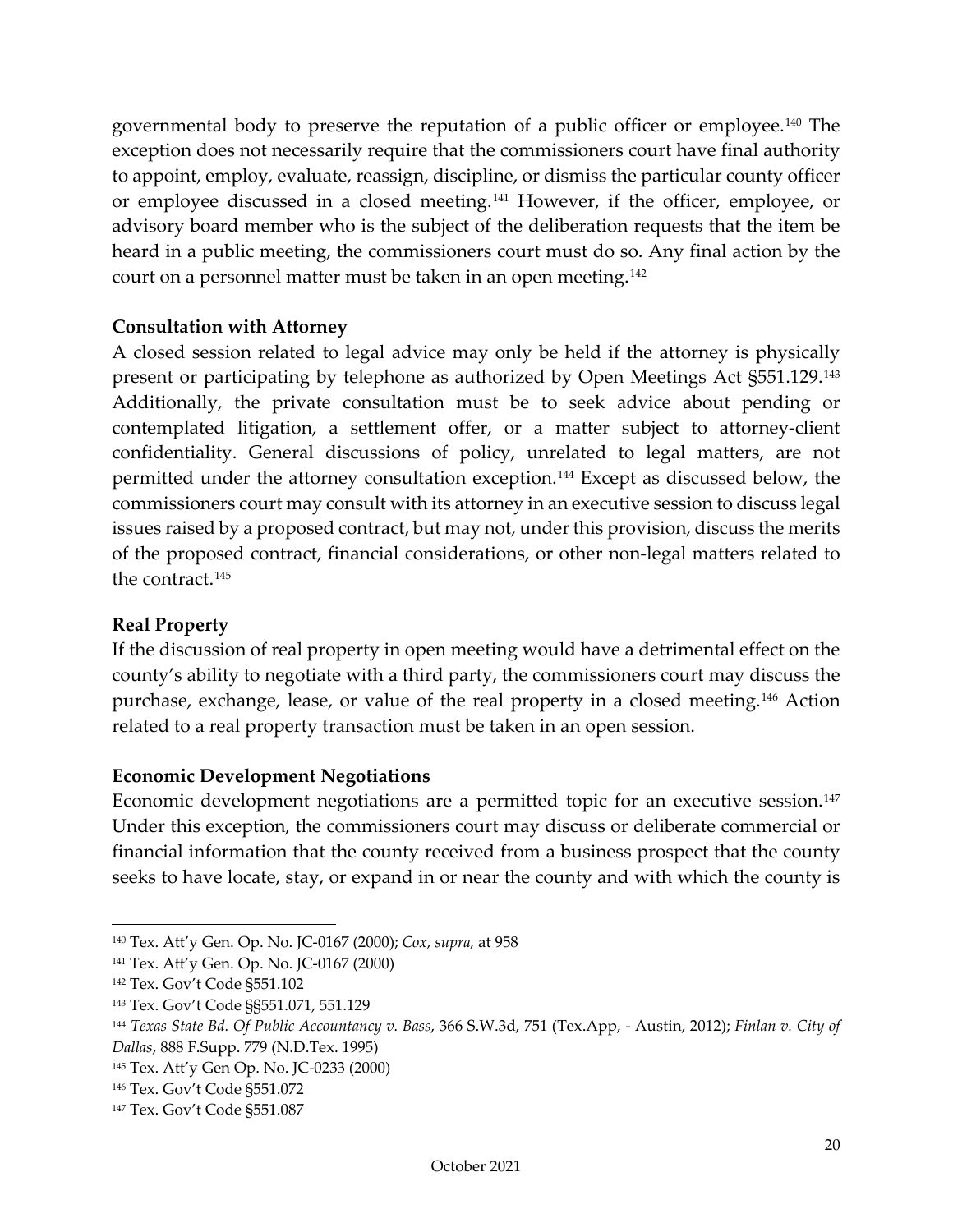conducting economic development negotiations, or to deliberate an offer of a financial or other incentive to such a business prospect. The governing board of a county hospital or county hospital authority can have closed meetings to discuss pricing or financial planning information related to a bid for provision of services to another person, if disclosure would give advantage to the hospital's competitors and also to deliberate proposed new services before publicly announcing new service.[148](#page-23-3)

#### <span id="page-23-0"></span>**Security Matters**

Governmental bodies may conduct closed meetings to deliberate on matters relating to acts of terrorism and related criminal activity including discussions of security systems, vulnerability of critical infrastructure, and details about communications systems used to prevent, detect, or investigate terrorist acts or related criminal activity.[149](#page-23-4) A governmental body that meets in executive session on homeland security matters must make a recording of the proceedings.[150](#page-23-5)

#### <span id="page-23-1"></span>**Contract Under Negotiation**

<span id="page-23-2"></span>The commissioners court may conduct a closed meeting to deliberate business and financial issues relating to a contract being negotiated by the county. However, before the commissioners court may meet in such an executive session, the court must vote unanimously that deliberation in an open meeting would have a detrimental effect on the court's position in negotiations with a third person, and the attorney advising the court must issue a written determination that an open meeting would be detrimental to the court's negotiations on the matter. The commissioners court must make a recording of the proceedings of a closed meeting to deliberate the information. [151](#page-23-6)

<span id="page-23-3"></span><sup>148</sup> Tex. Gov't Code §551.085

<span id="page-23-4"></span><sup>149</sup> Tex. Gov't Code §§418.181, 551.076, and 551.089.

<span id="page-23-5"></span><sup>150</sup> Tex. Gov't Code §418.183

<span id="page-23-6"></span><sup>151</sup> Tex. Gov't Code §551.0725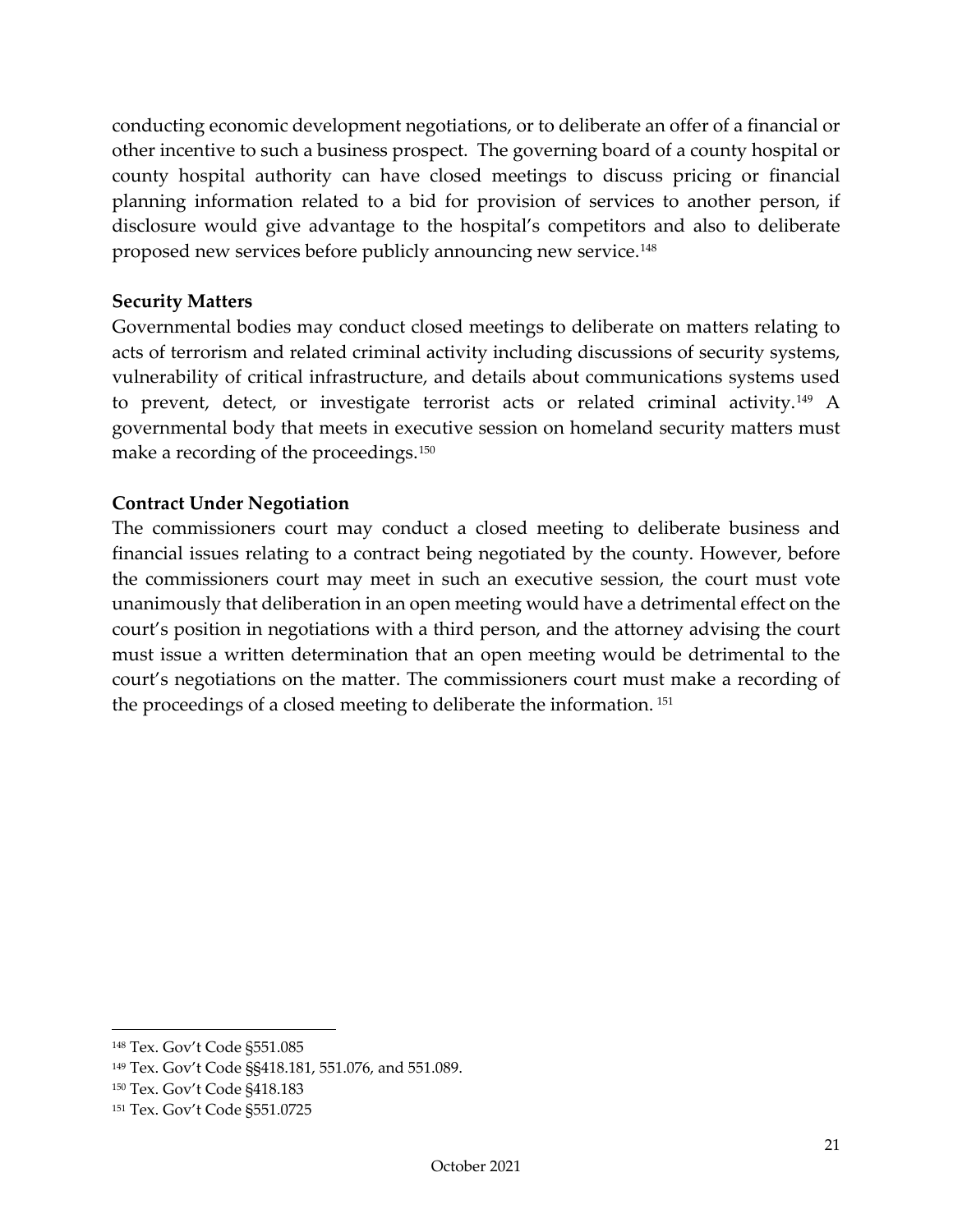#### **People Authorized to Attend an Executive Session**

Attendance at an executive session is not limited to the commissioners court. Generally, a governmental body may include in a closed meeting a person whose interests are not adverse to the governmental body's interests and whose participation is necessary to the matter under discussion.[152](#page-24-3) The commissioners court may exclude the county clerk from its executive sessions notwithstanding the clerk's statutory duty to record and keep the commissioners court's minutes and records.[153](#page-24-4) The commissioner's court may not admit selected members of the public to a closed meeting.<sup>[154](#page-24-5)</sup>

When the basis of a closed meeting is consultation with its attorney regarding pending litigation or settlement options, the governmental body must take other factors into consideration as well, including whether a person's presence will waive the attorneyclient privilege.[155](#page-24-6) For example, the commissioners court could exclude one of its members if the person had sued the county.<sup>[156](#page-24-7)</sup> The attorney general has opined that the Smith County commissioners court was authorized to include the county auditor in a closed meeting with the county's attorney, if the auditor's interests were not adverse to the county's, her participation was necessary to the issues to be discussed, and her presence did not waive the attorney-client privilege.[157](#page-24-8)

#### <span id="page-24-0"></span>**Confidentiality**

The Open Meetings Act does not prohibit a member of the commissioners court from discussing or making statements about what occurred in a closed meeting.<sup>[158](#page-24-9)</sup> Additionally, notes made by an official during a closed meeting may be subject to disclosure under the Public Information Act, depending on their content and creation. For example, documents containing attorney-client privileged information may be withheld.

#### **VIOLATIONS AND PENALTIES**

#### <span id="page-24-2"></span><span id="page-24-1"></span>**Criminal Violations**

Four acts are criminalized by the Open Meetings Act: meeting in a number less than a quorum with the intent to violate the act (commonly called a "walking quorum");<sup>159</sup>

<span id="page-24-3"></span><sup>152</sup> Tex. Att'y Gen. Op. No. JC-0375 (2001)

<span id="page-24-4"></span><sup>153</sup> Tex. Att'y. Gen. Op. Nos. GA-0277 (2004), JM-0006 (1983)

<span id="page-24-5"></span><sup>154</sup> Tex. Att'y Gen. Op. No. GA-0511 (2007)

<span id="page-24-6"></span><sup>155</sup> Tex. Att'y Gen. Op. Nos. KP-0006 (2015) and JC-0506 (2002)

<span id="page-24-7"></span><sup>156</sup> Tex. Att'y Gen. Op. No. JM-1004 (1989)

<span id="page-24-8"></span><sup>157</sup> Tex. Att'y Gen. Op. No. JC-0506 (2002)

<span id="page-24-9"></span><sup>158</sup> Tex. Att'y Gen. Op. No. JM-1071 (1989)

<span id="page-24-10"></span><sup>159</sup> Tex. Gov't Code §551.143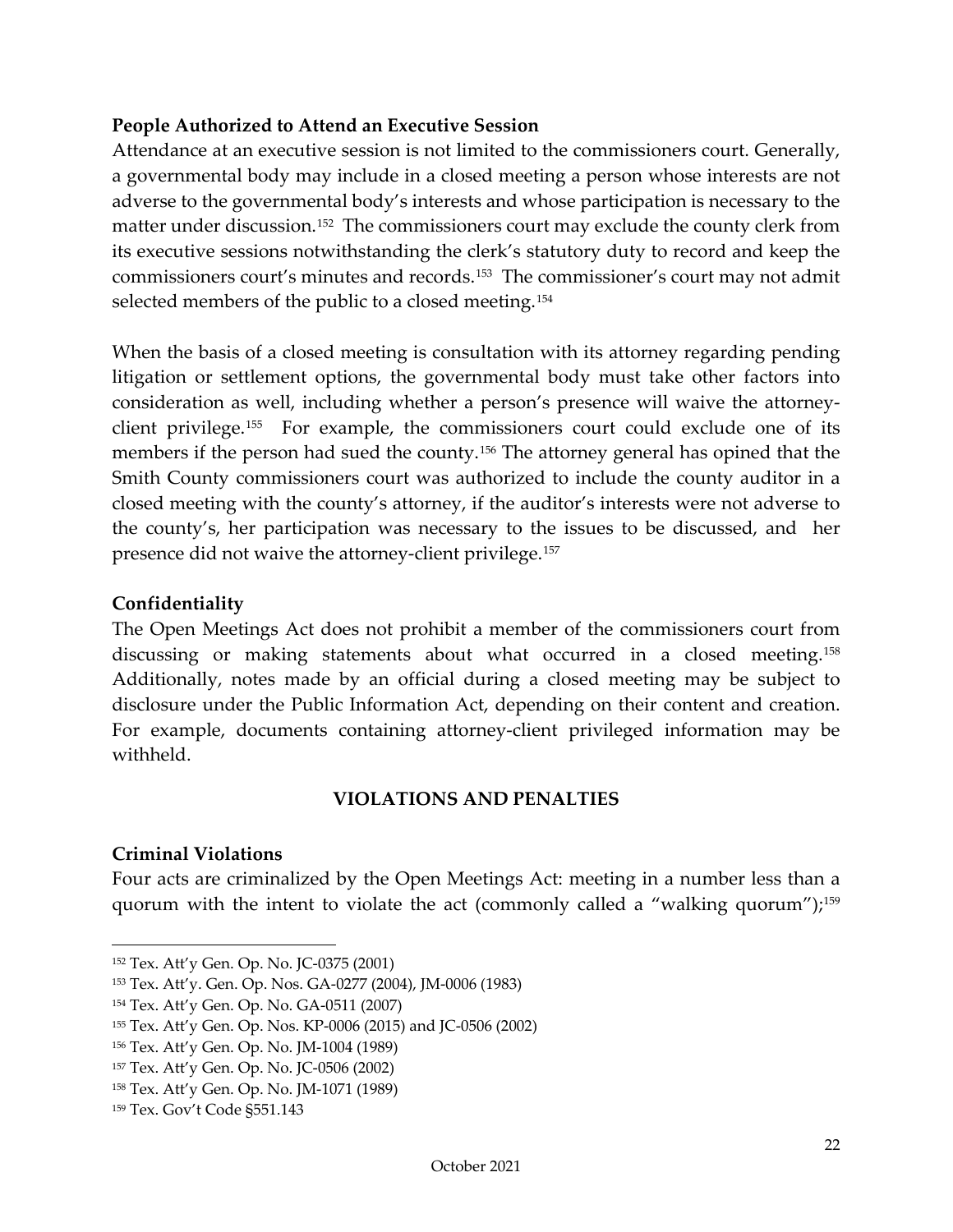participating in an illegal closed meeting;[160](#page-25-2) participating in a closed meeting knowing that a certified agenda or recording is not being made;<sup>[161](#page-25-3)</sup> and disclosing a certified agenda or recording of a closed meeting without authority.[162](#page-25-4) The Texas Court of Criminal Appeals upheld the conviction of a local official for violating the Open Meetings Act.<sup>[163](#page-25-5)</sup> A federal court has upheld the Act's criminal violations, ruling that they are not unconstitutionally overbroad or vague nor a violation of the First Amendment free speech of elected officials.[164](#page-25-6)

The Court of Criminal Appeals also held that a criminal prosecution under the Open Meetings Act is appropriate for either a procedural or substantive violation. The court held that if a closed meeting is authorized (i.e., an exception applies), the governing body must comply with the procedural steps enumerated in the Act. On the other hand, if one of the exceptions does not apply, then the closed meeting is violative of the Act regardless of whether the governing body complied with the procedural steps. [165](#page-25-7)

#### <span id="page-25-0"></span>**Criminal Penalties**

All violations of the Open Meetings Act are misdemeanors. Meeting in numbers less than a quorum with the intent to violate the law and participating in an illegal closed meeting are misdemeanors punishable by a fine between \$100 and \$500,confinement between one month and six months, or both a fine and confinement.<sup>166</sup> Meeting in an executive session knowing that a certified agenda or a recording is not being kept is a Class C misdemeanor punishable by a fine not to exceed \$500.[167](#page-25-9) Improperly disclosing the recording or certified agenda of an executive session is a Class B misdemeanor punishable by a fine not to exceed \$2,000, confinement for up to 180 days, or both a fine and confinement.<sup>[168](#page-25-10)</sup>

#### <span id="page-25-1"></span>**Affirmative Defenses**

It is an affirmative defense to prosecution for participating in an illegal closed meeting if the member of the governmental body reasonably relied on a court order or a written interpretation of the Act in an opinion issued by a court, the attorney general, or the

<span id="page-25-2"></span><sup>160</sup> Tex. Gov't Code §551.144

<span id="page-25-3"></span><sup>161</sup> Tex. Gov't Code §551.145

<span id="page-25-4"></span><sup>162</sup> Tex. Gov't Code §551.146

<span id="page-25-5"></span><sup>163</sup> *Tovar v. State*, 978 S.W.2d 584 (Tex. Crim. App., 1998). The defendant, Mr. Tovar, was convicted of having knowingly participated in a closed meeting of the school board that was not permitted under the Act, and of having called or aided in calling and organizing a closed meeting of the school board that was not permitted under the Act. See Gov't Code §551.144.

<span id="page-25-6"></span><sup>164</sup> *Asgeirsson, supra,* at 458

<span id="page-25-7"></span><sup>165</sup> *Martinez v. State*, 879 S.W.2d 54 (Tex. Crim. App. 1994)

<span id="page-25-8"></span><sup>166</sup> Tex. Gov't Code §§551.143, 551.144

<span id="page-25-9"></span><sup>167</sup> Tex. Gov't Code §551.145; Tex. Penal Code §12.23

<span id="page-25-10"></span><sup>168</sup> Tex. Gov't Code §551.146; Tex. Penal Code §12.22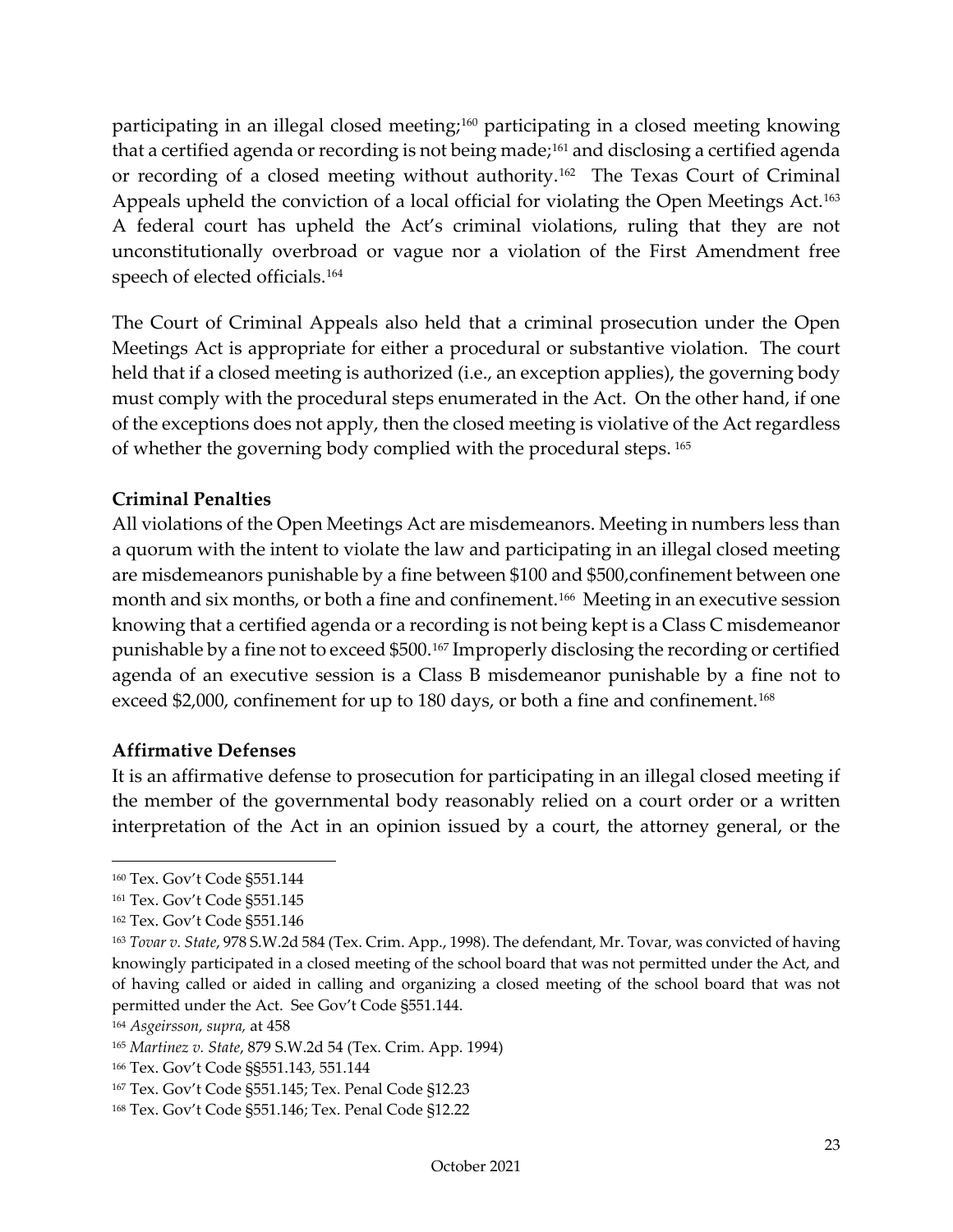governmental body's attorney.[169](#page-26-1) If a county official has any reservations about the legality of a closed meeting, the official would be well advised to seek a written opinion from the county attorney.

It is also a defense to prosecution for unlawful disclosure of a certified agenda or recording of a closed meeting if the member had good reason to believe the disclosure was lawful or the disclosure was the result of a mistake of fact concerning the nature or content of the certified agenda or recording.[170](#page-26-2)

#### <span id="page-26-0"></span>**Prosecution and Defense of a Criminal Offense Under the Open Meetings Act**

District courts and criminal district courts have original jurisdiction over all misdemeanors involving official misconduct.[171](#page-26-3) Official misconduct is an offense that is an intentional or knowing violation of a law committed by a public servant while acting in an official capacity.[172](#page-26-4) A criminal violation of the Open Meetings Act is, therefore, a misdemeanor involving official misconduct.<sup>[173](#page-26-5)</sup>

In criminal prosecutions in district court, the district attorney represents the state.<sup>[174](#page-26-6)</sup> When requested, the county attorney may aid the district attorney in a prosecution in district court.<sup>175</sup> The attorney general may prosecute alleged violations of the Act at the request of the local prosecutor.[176](#page-26-8)

The county does not have a duty to provide legal counsel to defend a county judge or commissioner accused of a criminal violation of the Act.[177](#page-26-9) The commissioners court may not authorize the expenditure of public funds to reimburse the legal expenses of a county judge or commissioner who is found guilty of a violation.<sup>[178](#page-26-10)</sup> However, a governmental body that determines that a public purpose will be served by paying the expenses of an officer after an acquittal may do so.<sup>[179](#page-26-11)</sup> The attorney general has opined that a county has the authority to pay attorney's fees for a member of the commissioners court who sought legal representation for a criminal investigation that did not result in any criminal charges being filed, provided that the commissioners court determines, subject to judicial review,

<span id="page-26-1"></span><sup>169</sup> Tex. Gov't Code §551.144(c)

<span id="page-26-2"></span><sup>170</sup> Tex. Gov't Code §551.146(c)

<span id="page-26-3"></span><sup>171</sup> Tex. Code Crim. Pro. Art. 4.05

<span id="page-26-4"></span><sup>172</sup> Tex. Code Crim. Pro. Art. 3.04

<span id="page-26-5"></span><sup>173</sup> *Tovar v. State*, 978 S.W.2d 584 (Tex. Crim. App. 1998)

<span id="page-26-6"></span><sup>174</sup> Tex. Code Crim. Pro. Art. 2.01

<span id="page-26-7"></span><sup>175</sup> Tex. Code Crim. Pro. Art. 2.02

<span id="page-26-8"></span><sup>176</sup> Tex. Gov't Code §402.028

<span id="page-26-9"></span><sup>177</sup> *White v. Eastland County*, 12 S.W.3d 97 (Tex. App – Eastland 1999, no pet.)

<span id="page-26-10"></span><sup>178</sup> Tex. Att'y Gen. Op. No. JC-0294 (2000) at 8

<span id="page-26-11"></span><sup>179</sup> Tex. Att'y Gen. Op. Nos. GA-0523 (2007), JC-0294 (2000) and KP-0037 (2015)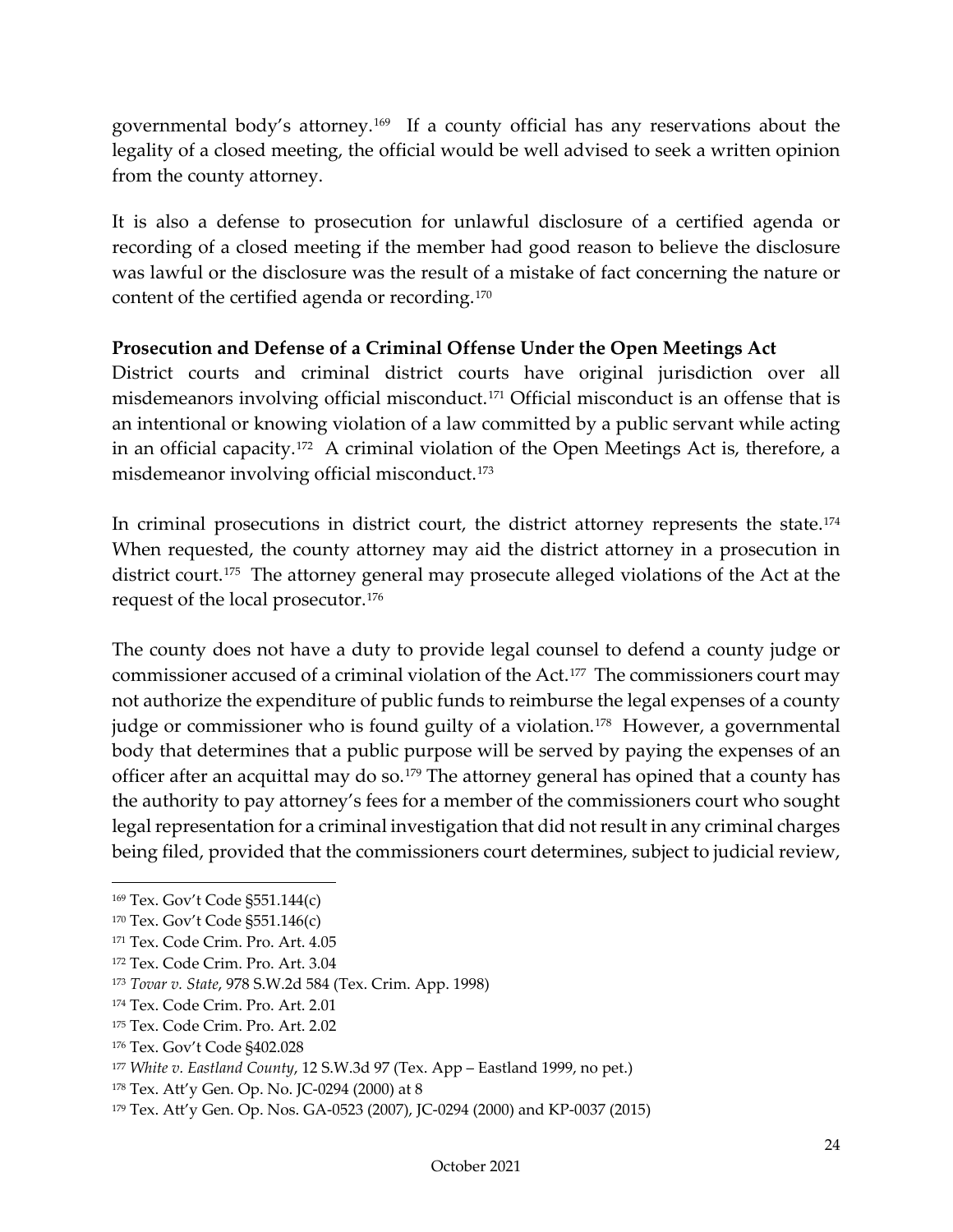that the payment will serve a public purpose and not merely the member's private interest. A member of the commissioners court is precluded by public policy from voting on county payment of the member's criminal defense fees. [180](#page-27-3)

#### <span id="page-27-0"></span>**Removal From Office**

A county judge or commissioner may be removed from office for official misconduct.<sup>[181](#page-27-4)</sup> Conviction of a county judge or commissioner for a misdemeanor involving official misconduct operates as an immediate removal from office of that officer.[182](#page-27-5) Therefore, a county judge or commissioner convicted for a violation of the Open Meetings Act is automatically removed from office.

#### <span id="page-27-1"></span>**Civil Sanctions**

The Open Meetings Act provides mandamus or injunction (writs used to compel or prevent action by an agency of the government) as civil remedies to stop, prevent, or reverse violations of the Act.[183](#page-27-6) Actions taken by a governmental body in violation of the Act are voidable.[184](#page-27-7)

#### <span id="page-27-2"></span>**Right to Bring Suit**

The Open Meetings Act grants broad standing to citizens to sue to prevent or reverse actions taken in violation of the Act. Accordingly, Texas courts have liberally granted standing to challenge an action under the Act.<sup>185</sup> In addition, a federal district court found that taxpayer citizens who had a "keen interest (although such an interest is not necessary) in the workings of their government" were entitled to bring an action under the Act to seek an injunction.[186](#page-27-9) The courts have also held that that "the intended beneficiaries of the Open Meetings Act are 'members of the interested public'."[187](#page-27-10) It is not necessary to be a taxpayer or person entitled to vote in a particular jurisdiction to qualify to bring suit under the Act. [188](#page-27-11) The risk that a governmental body's action will adversely affect a person's neighborhood was sufficient to confer standing, without the person

<span id="page-27-3"></span><sup>180</sup> Tex. Att'y Gen. Op. No. KP-0016 (2015)

<span id="page-27-4"></span><sup>181</sup> Tex. Local Gov't Code §87.013

<span id="page-27-5"></span><sup>182</sup> Tex. Local Gov't Code §87.031

<span id="page-27-6"></span><sup>183</sup> Tex. Gov't Code §551.142

<span id="page-27-7"></span><sup>184</sup> Tex. Gov't Code §551.141

<span id="page-27-8"></span><sup>185</sup> *Save Our Springs Alliance, Inc. v. Lowry*, 934 S.W.2d 161, 162 (Tex. App. – Austin 1996)

<span id="page-27-9"></span><sup>186</sup> *Finlan, supra* at 784

<span id="page-27-10"></span><sup>187</sup> *Save Our Springs, supra*, at 164

<span id="page-27-11"></span><sup>188</sup> *Id*. at 163; *cf. Laidlaw Waste Sys. (Dallas), Inc. v. Wilmer*, 904 S.W.2d 656, 660 (Tex.1995) (assuming without deciding that company holding permit to construct and operate municipal solid waste landfill on site annexed by city had standing under the Open Meetings Act).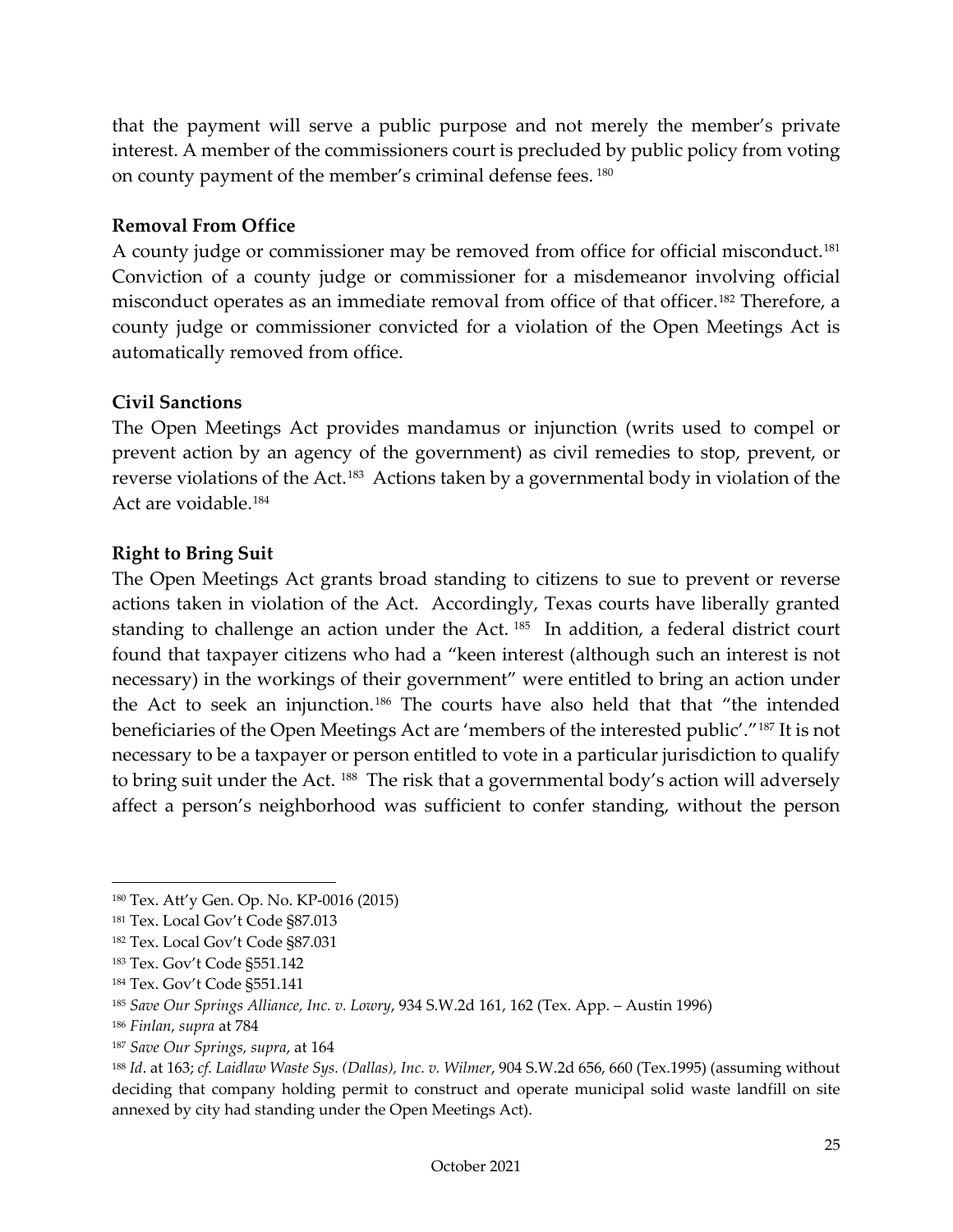being required to prove the extent of future harm to proceed.<sup>[189](#page-28-2)</sup>

# <span id="page-28-0"></span>**Retroactive Ratification of Action Taken in Violation of the Open Meetings Act Prohibited**

An action taken in violation of the Open Meetings Act may not be retroactively ratified.<sup>[190](#page-28-3)</sup> Assuming proper notice under the Act, the governing body may, of course, vote to take the same action as it originally intended at the previous meetings. However, that subsequent vote may not be given retroactive effect.<sup>[191](#page-28-4)</sup> There is no "cure" for a criminal violation.

#### **BEST PRACTICES**

<span id="page-28-1"></span>The best way to avoid adverse consequences concerning your participation in meetings of the commissioners court is to familiarize yourself with the basic requirements of the Open Meetings Act. Review the agenda posted for each meeting to assure yourself that your court is not attempting to deliberate on a matter not properly posted.

Before participating in a closed meeting, make sure that the presiding officer announces the exception that allows the meeting to be closed to the public. See that a recording or certified agenda is kept of any closed meeting you attend.

In short, conscientiously follow the letter and spirit of the law. Finally, if you are in doubt about the propriety of the commissioners court's proposed actions under the Open Meetings Act, obtain prompt written legal advice from your county attorney or a private attorney you retain to represent you as to that issue.

<span id="page-28-2"></span><sup>189</sup> *Save Our Springs, supra*, at 162

<span id="page-28-3"></span><sup>190</sup> *Mayes v. City of De Leon*, 922 S.W.2d 200, 204 (Tex.App. – Eastland 1996, writ den'd); *Lower Colorado River Authority v. City of San Marcos*, 523 S.W.2d 641 (Tex. 1975); *Dallas County Flood Control District No. 1 v. Cross*, 815 S.W.2d 271, 283 (Tex. App. – Dallas 1991, writ den'd).

<span id="page-28-4"></span><sup>191</sup> *Lower Colorado River Authority, supra,* at 647; Tex. Att'y Gen. Op. No. GA-0477 (2006)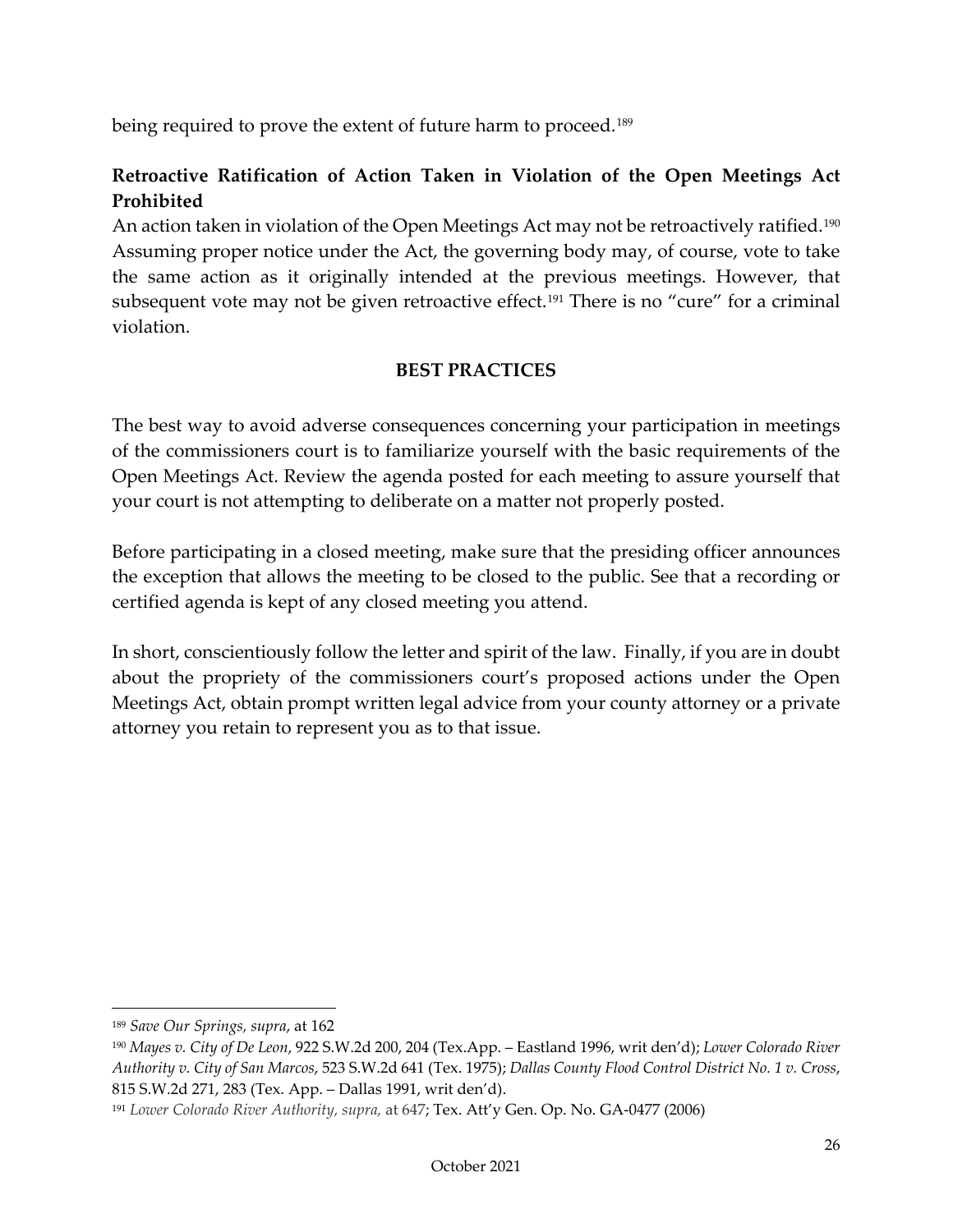# <span id="page-29-0"></span>**Appendix A**

#### **RULES OF PROCEDURE**

#### **\_\_\_\_\_\_\_\_\_\_\_\_County Commissioners Court Rules of Procedure, Conduct and Decorum**

- 1. All Regular, Special, Emergency and Executive Session Meetings of the \_\_\_\_\_\_\_\_\_\_ County Commissioners Court will be called and conducted in accordance with the provisions of the Texas Open Meetings Act, Chapter 551, Government Code.
- 2. Regular, Special and Emergency Meetings of the \_\_\_\_\_\_\_\_\_ County Commissioners Court are open to the public and to representatives of the press and media. Executive Sessions of the Commissioners Court are not open to the public, the press or the media and only those individuals expressly requested or ordered to be present are allowed to attend Executive Sessions.
- 3. The \_\_\_\_\_\_\_\_\_\_\_\_\_\_ County Commissioners Court meets in Regular Session on the second and fourth Mondays of each month. In order for a matter or issue to appear as an agenda item on the Agenda of any Regular Meeting of the Commissioners Court, a request must be filed with and approved by at least one member of the Commissioners Court and/or the County Judge by 12:00 p.m. (noon) on the Wednesday immediately preceding the next Regular Meeting of the Commissioners Court.
- 4. The business of \_\_\_\_\_\_\_\_\_\_ County is conducted by and between the members of the County Commissioners Court and by those members of the county staff, elected officials, department heads, consultants, experts and members of the public requested to be present and participate. While the public is invited to attend all meetings of the Commissioners Court (except Executive Sessions) the public's participation therein is limited to that of observees unless a member (or members) of the public is requested to address the Commissioners Court on a particular issue (or issues) or *unless* the member (or members) of the public completes a Public Participation Form and submits same to the County Clerk prior to the time the agenda item (or items) is addressed by the Court. A sample of the \_\_\_\_\_\_\_\_\_\_\_\_\_\_\_ County Commissioners Court Public Participation Form is attached hereto as Exhibit "A".
	- A. Each member of the public who appears before the Commissioners Court shall be limited to a maximum of five minutes to make his/her remarks. Time for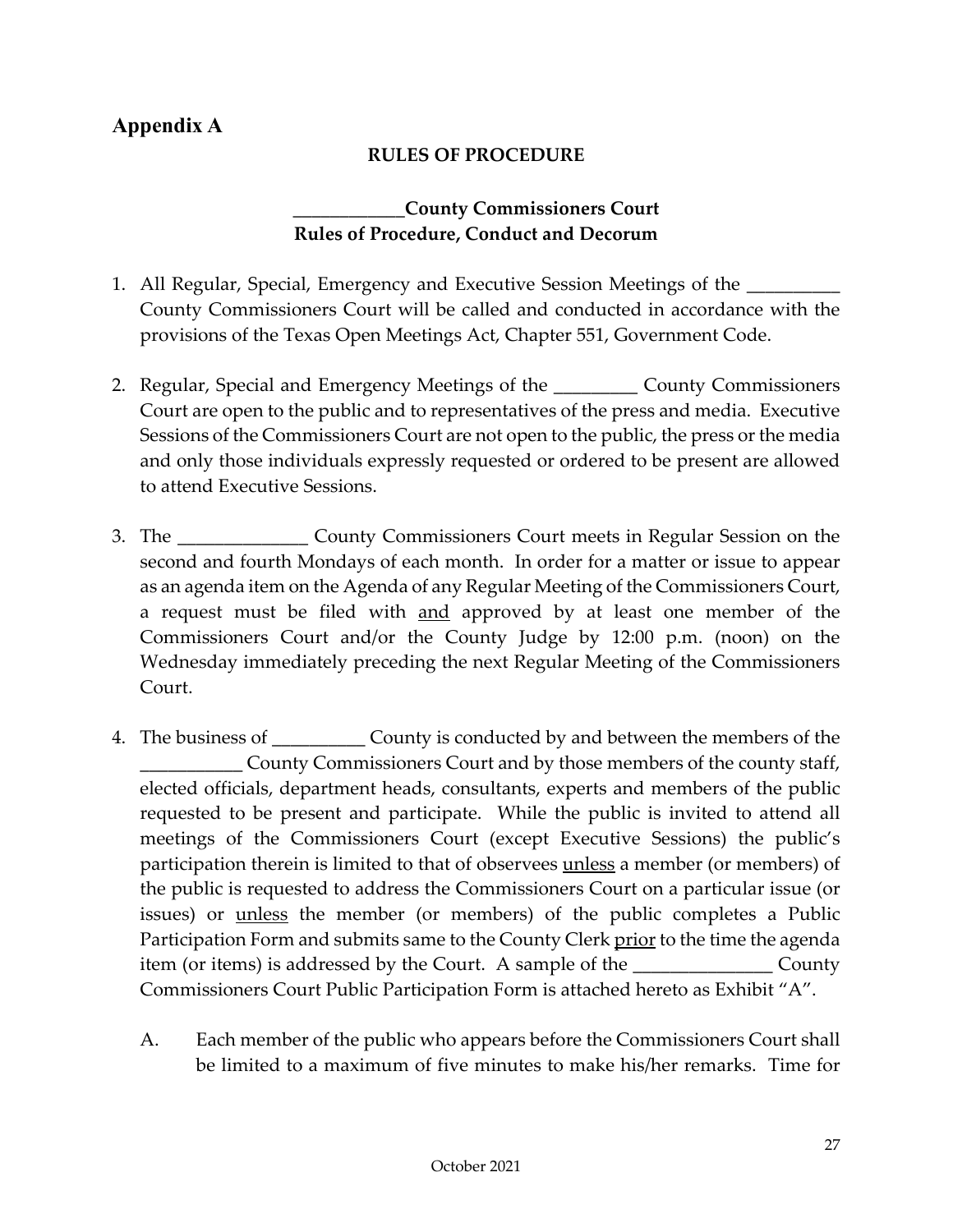each speaker shall be maintained by the County Clerk or such other designated representative of the Commissioners Court.

- B. In matters of exceptional interest, the Commissioners Court may, by the majority vote of the members of the Court in attendance at the meeting, either shorten or lengthen the time allocated for a particular member of the public, all members of the public or the amount of time allocated for all agenda items or a specific agenda item.
- C. It is the intention of the Commissioners Court to provide open access to the citizens of \_\_\_\_\_\_\_\_\_\_ County to address the Commissioners Court and to express themselves on issues of county government. Members of the public are reminded that the County Commissioners Court is a Constitutional Court, with both judicial and legislative powers, created under Article V, Section 1 and Section 18 of the Texas Constitution. As a Constitutional Court, the \_\_\_\_\_\_\_\_\_\_\_\_\_\_ County Commissioners Court also possesses the power to issue a Contempt of Court Citation under Local Government Code §81.023. Accordingly, all members of the public in attendance at any Regular, Special or Emergency meeting of the Commissioners Court shall conduct themselves with proper respect and decorum in speaking to, or addressing the Court; in participating in public discussions before the Court; and in all actions in the presence of the Court. Proper attire for men, women and children is mandatory. Those members of the public who are inappropriately attired or who do not conduct themselves in an orderly and appropriate manner will be ordered to leave the meeting. Refusal to abide by the Commissioners Court's order or continued disruption of the meeting may result in a Contempt of Court Citation.
- D. It is not the intention of the **County County Commissioners Court to** provide a public forum for the demeaning of any individual or group. Neither is it the intention of the Court to allow a member (or members) of the public to insult the honesty and integrity of the Court, as a body, or any member or members of the Court, individually or collectively. Accordingly, profane, insulting or threatening language directed toward the Commissioners Court or any person in the Court's presence or racial, ethnic, or gender slurs or epithets will not be tolerated. Violation of these rules may result in the following sanctions:
	- 1. cancellation of a speaker's remaining time;
	- 2. removal from the Commissioners Courtroom;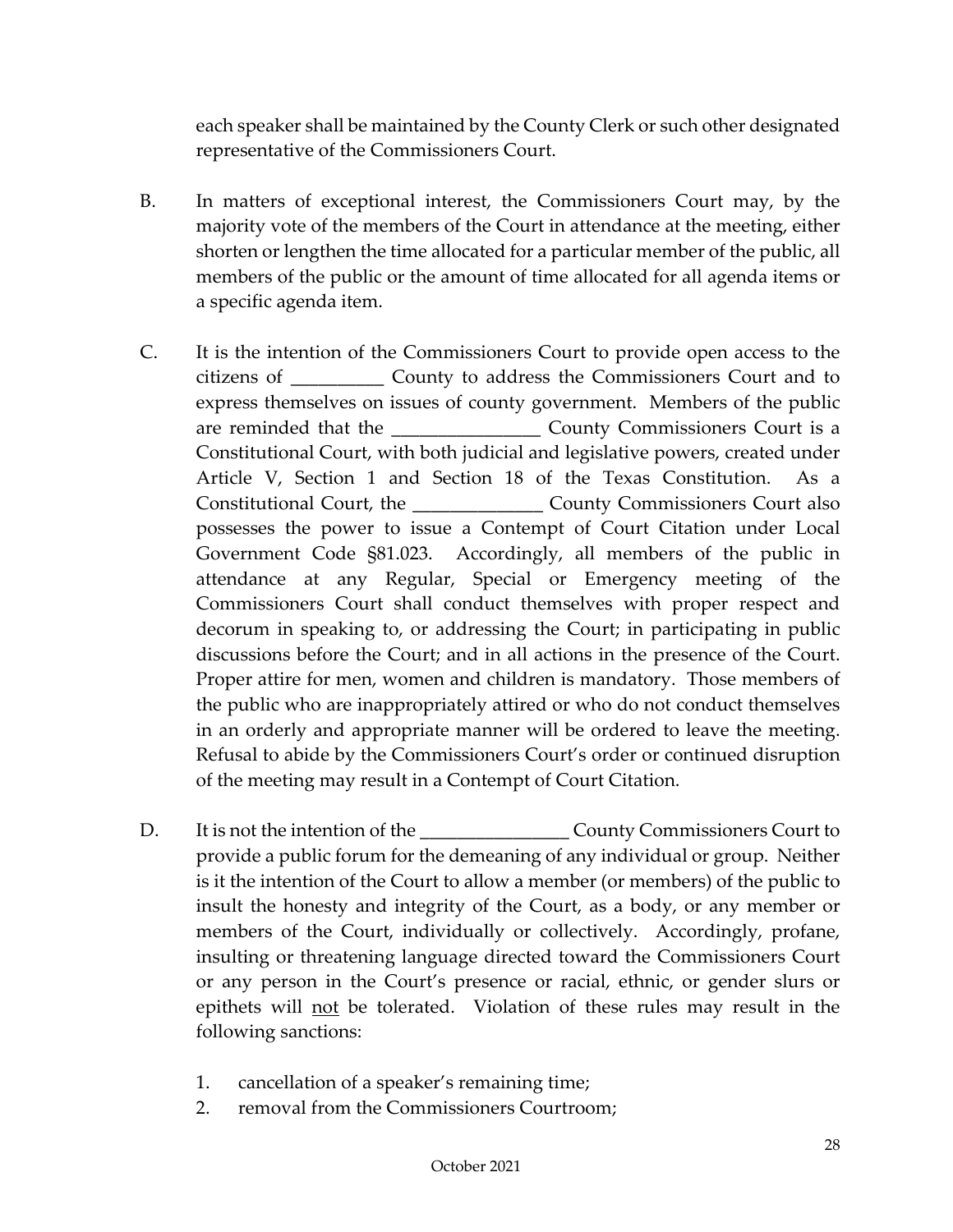- 3. a Contempt Citation; and
- 4. such other civil and criminal sanctions as may be authorized under the Constitution, Statutes and Codes of the State of Texas.
- 5. The County Judge is the presiding officer of the \_\_\_\_\_\_\_\_\_\_\_\_\_ County Commissioners Court and is a fully participating member thereof. In the event of the absence of the County Judge, the senior member of the Commissioners Court (in terms of total number of years as an elected representative) present at the Regular, Special, Emergency meeting or Executive Session, shall serve as the Judge Pro-Tem of the Court. However, nothing shall prevent the senior member of this Commissioners Court from delegating this duty to another member of the Commissioners Court.
- 6. The County Judge (or the designated Judge Pro-Tem of the Commissioners Court), as presiding officer of the Commissioners Court, is responsible for conducting all meetings and members of the public who have properly completed a Public Participation Form and submitted it to the County Clerk must wait to be recognized before they will be allowed to address the Court.
- 7. Special rules for the press and media:
	- A. No media personnel or equipment, including lights, cameras or microphones will be located on the Commissioners Court bench nor closer than five feet in front of the Commissioners Court bench.
	- B. Reporters and media technicians are required to structure their movements, equipment set-up and take-down and adjustments, etc., in such a manner as to not disrupt the Commissioners Court deliberations or the ability of the public to see, hear, and participate in the proceedings.
	- C. Interview shall not be conducted inside the Commissioners Courtroom during the time the Court is in session.
	- D. Media interviews which are conducted outside the Commissioners Courtroom should be conducted in such a manner that the interview does not disturb, impede or disrupt the proceedings of any regular, special, emergency or executive session of the court.
- 8. The Sheriff of  $\sim$  County, Texas, or his designated deputy, shall serve as the bailiff at all regular, special, and emergency meetings of the Commissioners Court. However, if: the Sheriff is absent; there is a conflict of interest between the Sheriff,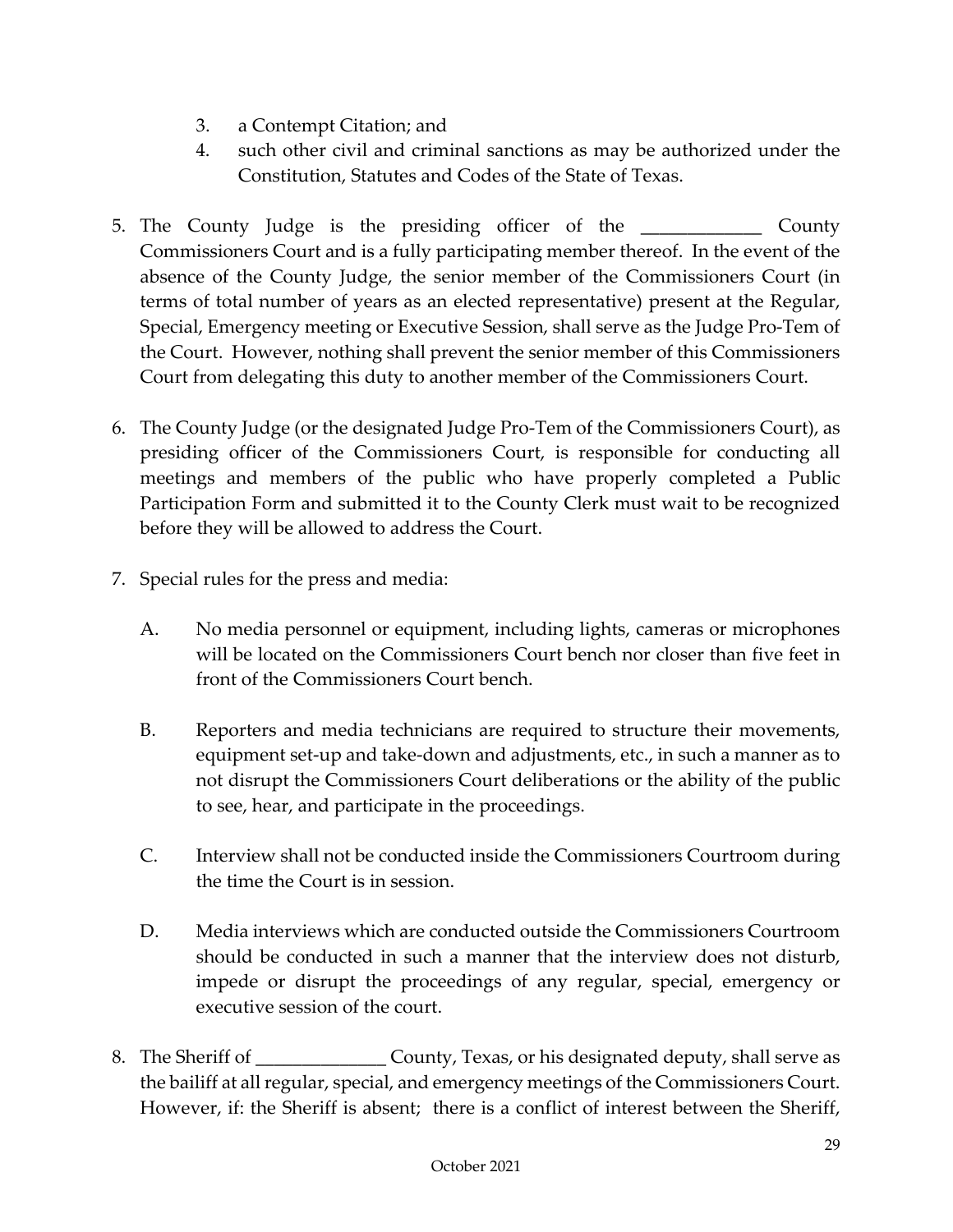any member of the Sheriff's department, and the Commissioners Court; or there is an executive session of the Court in which the Sheriff is not an authorized participant, then the Court shall appoint another commissioned peace officer to serve as bailiff.

- 9. From time to time, the Commissioners Court may conduct town meetings and public hearings. These rules of procedure, conduct and decorum shall also apply to town meetings and public hearings; however, the Commissioners Court may adopt additional and supplemental rules for a town meeting or public hearing as may be necessary and appropriate to conduct the meeting or hearing in an orderly, efficient and proper manner.
- 10. These Rules of Procedure, Conduct and Decorum at Meetings of the County Commissioners Court shall be effective immediately upon adoption by the Court and shall remain in full force and effect until amended or repealed by a majority vote of the Commissioners Court.

| ADOPTED BY THE UNANIMOUS VOTE OF THE |        |  |  | COLINTY |
|--------------------------------------|--------|--|--|---------|
| COMMISSIONERS COURT on this the      | day of |  |  |         |

\_\_\_\_\_\_\_\_\_\_\_\_\_\_\_\_\_\_\_\_\_\_\_\_\_\_ \_\_\_\_\_\_\_\_\_\_\_\_\_\_\_\_\_\_\_\_\_\_\_

\_\_\_\_\_\_\_\_\_\_\_\_\_\_\_\_\_\_\_\_\_\_\_\_\_\_ \_\_\_\_\_\_\_\_\_\_\_\_\_\_\_\_\_\_\_\_\_\_\_\_

County Judge

Commissioner, Pct. 1 Commissioner, Pct. 3

\_\_\_\_\_\_\_\_\_\_\_\_\_\_\_\_\_\_\_\_\_\_\_

Commissioner, Pct. 2 Commissioner, Pct. 4

\_\_\_\_\_\_\_\_\_\_\_\_\_\_\_\_\_\_\_\_\_\_\_

Attest:

County Clerk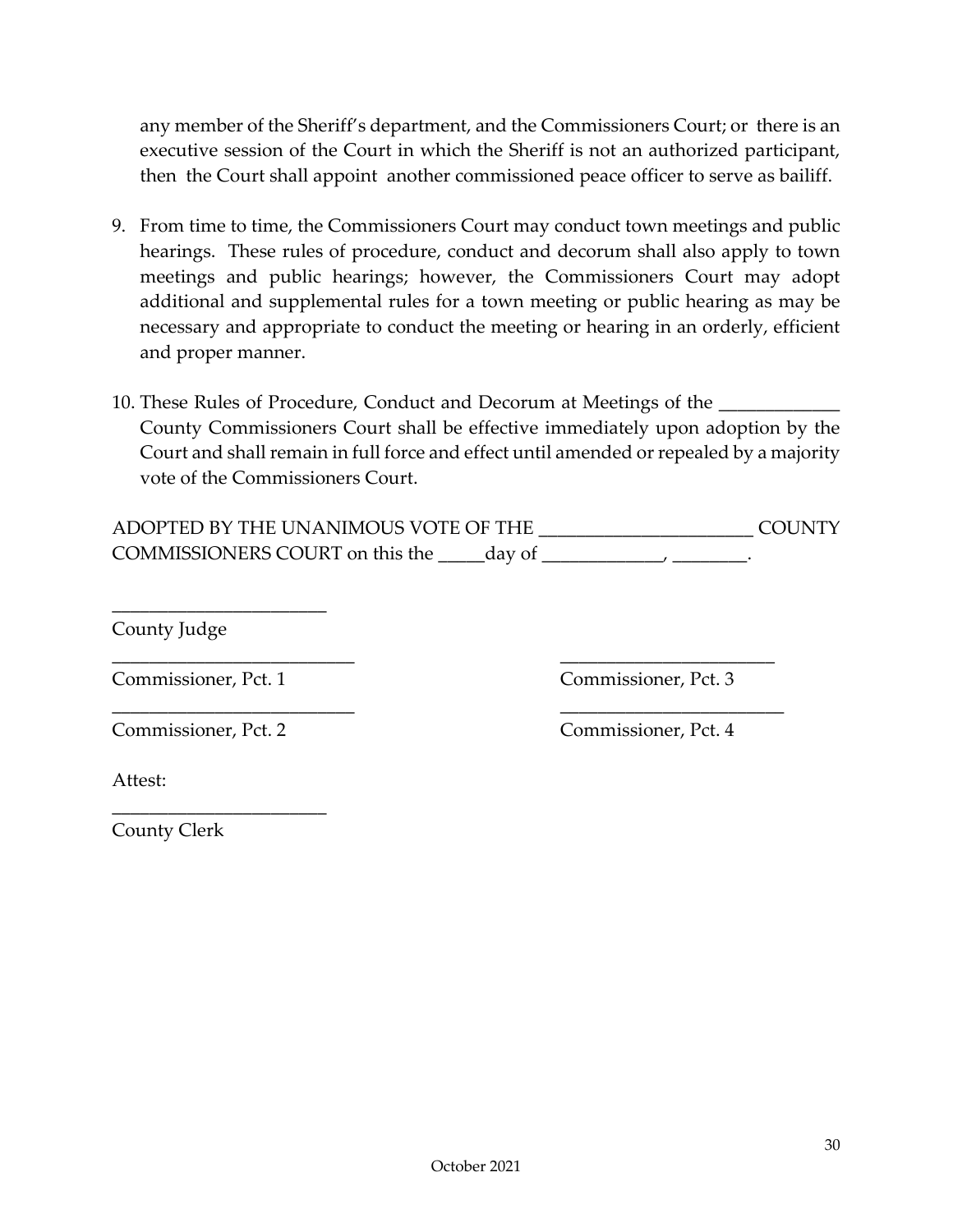## <span id="page-33-0"></span>**Appendix B**

#### **NOTICE OF OPEN MEETING**

**DISCLAIMER: This document is provided as a guideline only. Legal advice should be sought on the proper posting of specific items of county business.**

**\_\_\_\_\_\_\_\_\_\_\_\_\_\_\_\_\_\_County Commissioners Court** 

#### **Notice of Open Meeting**

DATE OF MEETING: (*Include day/time)* STREET LOCATION: CITY LOCATION:

COMPLETE AGENDA: [REVISED AGENDA: *If necessary]*

Call to Order – (*Include day/time)*

#### **DELIBERATE AND CONSIDER ACTION ON THE FOLLOWING ITEMS:**

Minutes of *(date)* Commissioners Court meeting Open and consider/award bids received for purchase of *(equipment*) for *(specific precinct or department).*

#### **Departmental reports:\***

Treasurer County Clerk Commissioner Pct. 1 Commissioner Pct. 2 Commissioner Pct. 3 Commissioner Pct. 4 Sheriff Auditor

\*Include detailed description of any item in report that may be of public interest.

Proposed Budget Draft

Request for Budget Amendment from *(department*)

Appoint members of the \_\_\_\_\_\_ Committee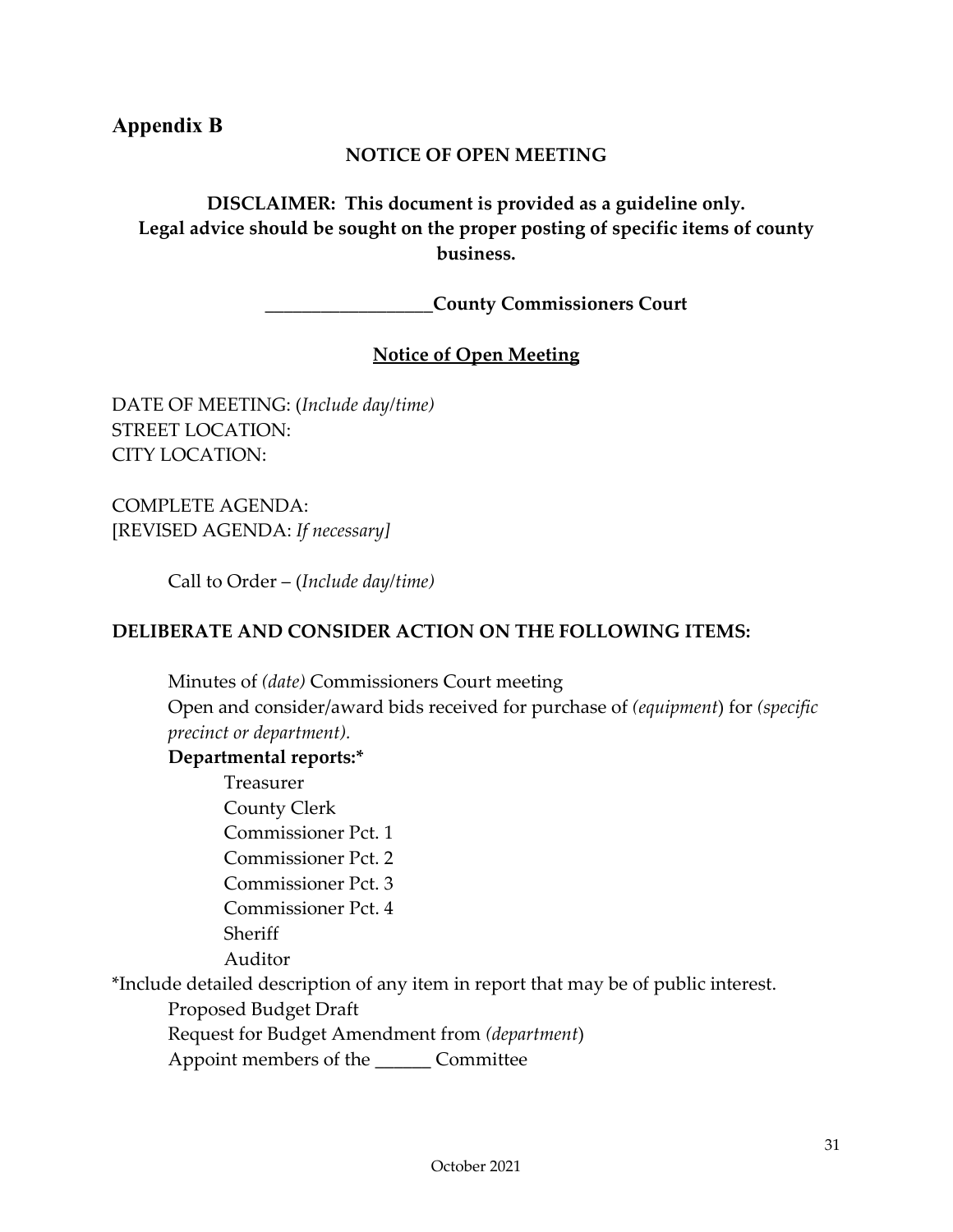Bid specifications to be published for purchase of *(equipment*) for *(specific precinct or department*) Interlocal cooperation agreement with *(other political subdivision)* relating to (*describe project or purchase*) Construction/repair of road/bridge located at (specific address or location, including precinct) Procure easement necessary to widen County Road \_\_\_ in Precinct Employee Grievance by *(describe position or name employee)* Report from consultant on (ex. Year 2000 computer compliance procedures for all county departments)

Public Comment (NO DISCUSSION OR ACTION) (5 minutes per speaker)

Adjourn.

Pursuant to the authority granted under Government Code, Chap. 551, the Commissioners Court may convene a closed session to discuss any of the above agenda items. Immediately before any closed session, the specific section or sections of Government Code, Chap. 551 that provides statutory authority will be announced.

**CERTIFICATION** 

ATTEST: NAME: *(County Clerk or other authorized official)* TITLE: SIGNATURE OF CERTIFYING OFFICIAL: DATE: TELEPHONE NUMBER: 000-000-0000 FAX NUMBER: 000-000-0000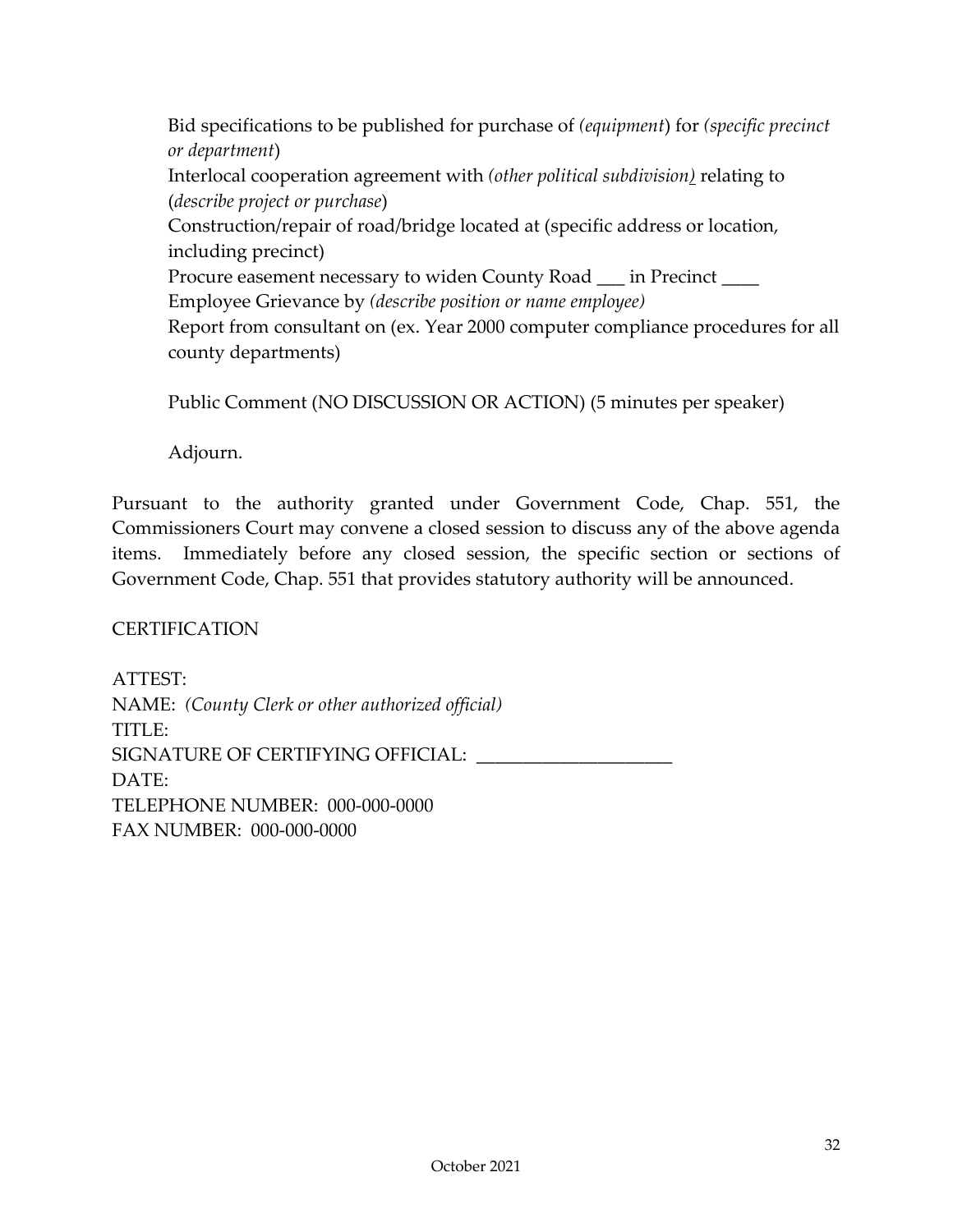# <span id="page-35-0"></span>**Appendix C**

#### **PUBLIC PARTICIPATION FORM**

NOTE: This Public Participation Form must be presented to the County Clerk prior to the time the agenda item (or items) you wish to address are discussed before the Court.

\_\_\_\_\_\_\_\_\_\_\_\_\_\_\_\_\_\_\_\_\_\_\_\_\_\_\_\_\_\_\_\_\_\_\_\_\_\_\_\_\_\_\_\_\_\_\_\_\_\_\_\_\_\_\_\_\_\_\_\_\_\_\_\_\_\_\_\_\_\_\_\_\_\_\_\_\_

\_\_\_\_\_\_\_\_\_\_\_\_\_\_\_\_\_\_\_\_\_\_\_\_\_\_\_\_\_\_\_\_\_\_\_\_\_\_\_\_\_\_\_\_\_\_\_\_\_\_\_\_\_\_\_\_\_\_\_\_\_\_\_\_\_\_\_\_\_\_\_\_\_\_\_\_

\_\_\_\_\_\_\_\_\_\_\_\_\_\_\_\_\_\_\_\_\_\_\_\_\_\_\_\_\_\_\_\_\_\_\_\_\_\_\_\_\_\_\_\_\_\_\_\_\_\_\_\_\_\_\_\_\_\_\_\_\_\_\_\_\_\_\_\_\_\_\_\_\_\_\_

\_\_\_\_\_\_\_\_\_\_\_\_\_\_\_\_\_\_\_\_\_\_\_\_\_\_\_\_\_\_\_\_\_\_\_\_\_\_\_\_\_\_\_\_\_\_\_\_\_\_\_\_\_\_\_\_\_\_\_\_\_\_\_\_\_\_\_\_\_\_\_\_\_\_

# **\_\_\_\_\_\_\_\_\_\_ County Commissioners Court Public Participation Form**

Instructions: Fill out all appropriate blanks. Please print or write legibly.

NAME:

HOME ADDRESS:

HOME TELEPHONE:

PLACE OF EMPLOYMENT:

EMPLOYMENT TELEPHONE:

Do you represent any particular group or organization? Yes No (circle one) If you do represent a group or organization, please state the name, address and telephone number of such group or organization.

\_\_\_\_\_\_\_\_\_\_\_\_\_\_\_\_\_\_\_\_\_\_\_\_\_\_\_\_\_\_\_\_\_\_\_\_\_\_\_\_\_\_\_\_\_\_\_\_\_\_\_\_\_\_\_\_\_\_\_\_\_\_\_\_\_\_\_\_\_\_\_\_\_\_\_

\_\_\_\_\_\_\_\_\_\_\_\_\_\_\_\_\_\_\_\_\_\_\_\_\_\_\_\_\_\_\_\_\_\_\_\_\_\_\_\_\_\_\_\_\_\_\_\_\_\_\_\_\_\_\_\_\_\_\_\_\_\_\_\_\_\_\_\_\_\_\_\_\_\_\_\_

Which agenda item (or items) do you wish to address? \_\_\_\_\_\_\_\_\_\_\_\_\_\_\_\_\_\_\_\_\_\_\_\_\_\_\_ \_\_\_\_\_\_\_\_\_\_\_\_\_\_\_\_\_\_\_\_\_\_\_\_\_\_\_\_\_\_\_\_\_\_\_\_\_\_\_\_\_\_\_\_\_\_\_\_\_\_\_\_\_\_\_\_\_\_\_\_\_\_\_\_\_\_\_\_\_\_\_\_\_\_\_\_ In general, are you for or against such agenda item (or items)? \_\_\_\_\_\_\_\_\_\_\_\_\_\_\_\_ \_\_\_\_\_\_\_\_\_\_\_\_\_\_\_\_\_\_\_\_\_\_\_\_\_\_\_\_\_\_\_\_\_\_\_\_\_\_\_\_\_\_\_\_\_\_\_\_\_\_\_\_\_\_\_\_\_\_\_\_\_\_\_\_\_\_\_\_\_\_\_\_\_\_\_\_

Signature: \_\_\_\_\_\_\_\_\_\_\_\_\_\_\_\_\_\_\_\_\_\_\_\_\_\_\_\_\_\_\_\_\_